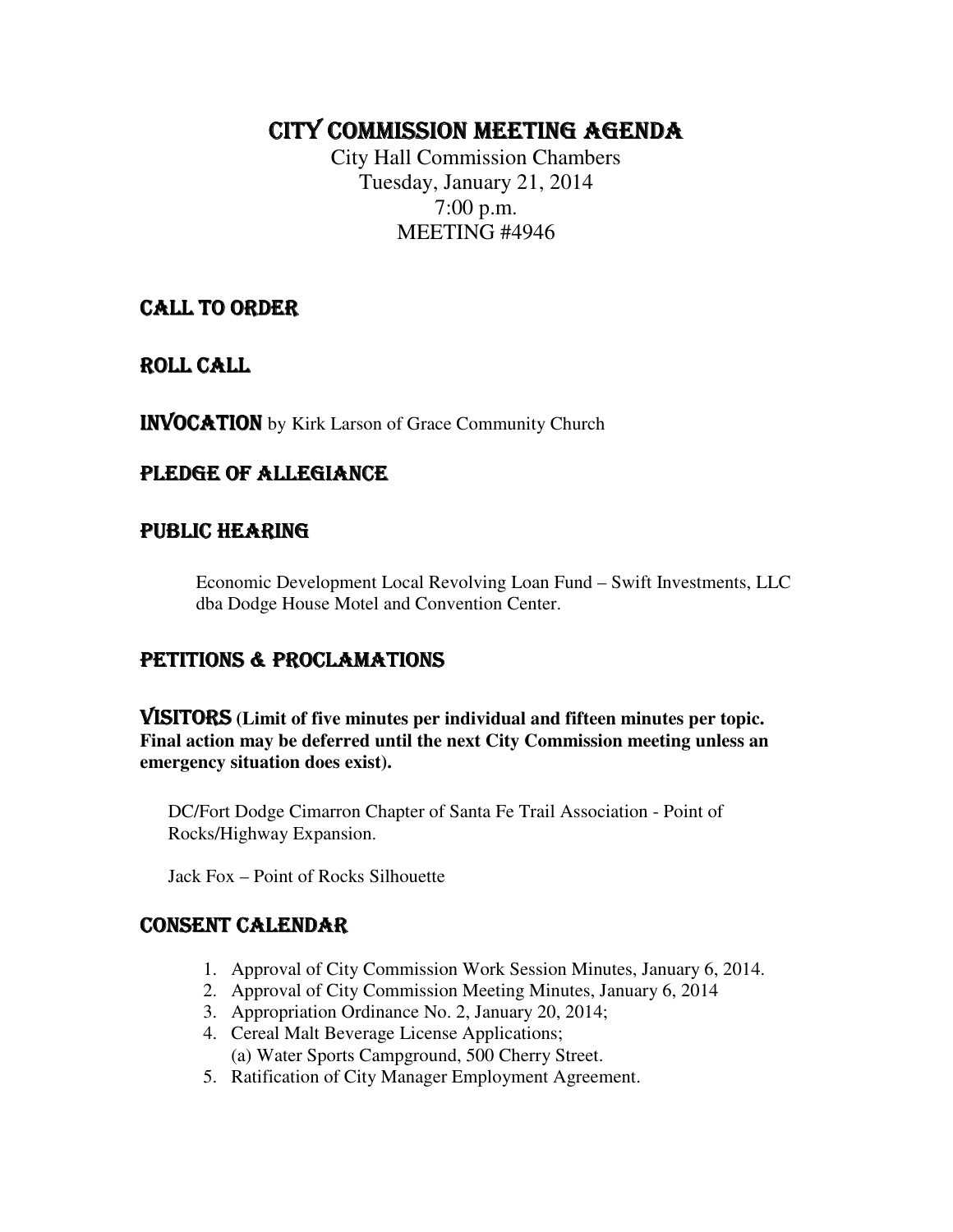# ORDINANCES & RESOLUTIONS

# UNFINISHED BUSINESS

# NEW BUSINESS

- 1. Appointment of two (2) City Commissioners to Economic Development Board. Report by City Manager, Cherise Tieben.
- 2. Discussion of Draft Water Conservation Plan and Draft Ordinance. Report by Superintendent of Public Works, Corey Keller.

# ADJOURNMENT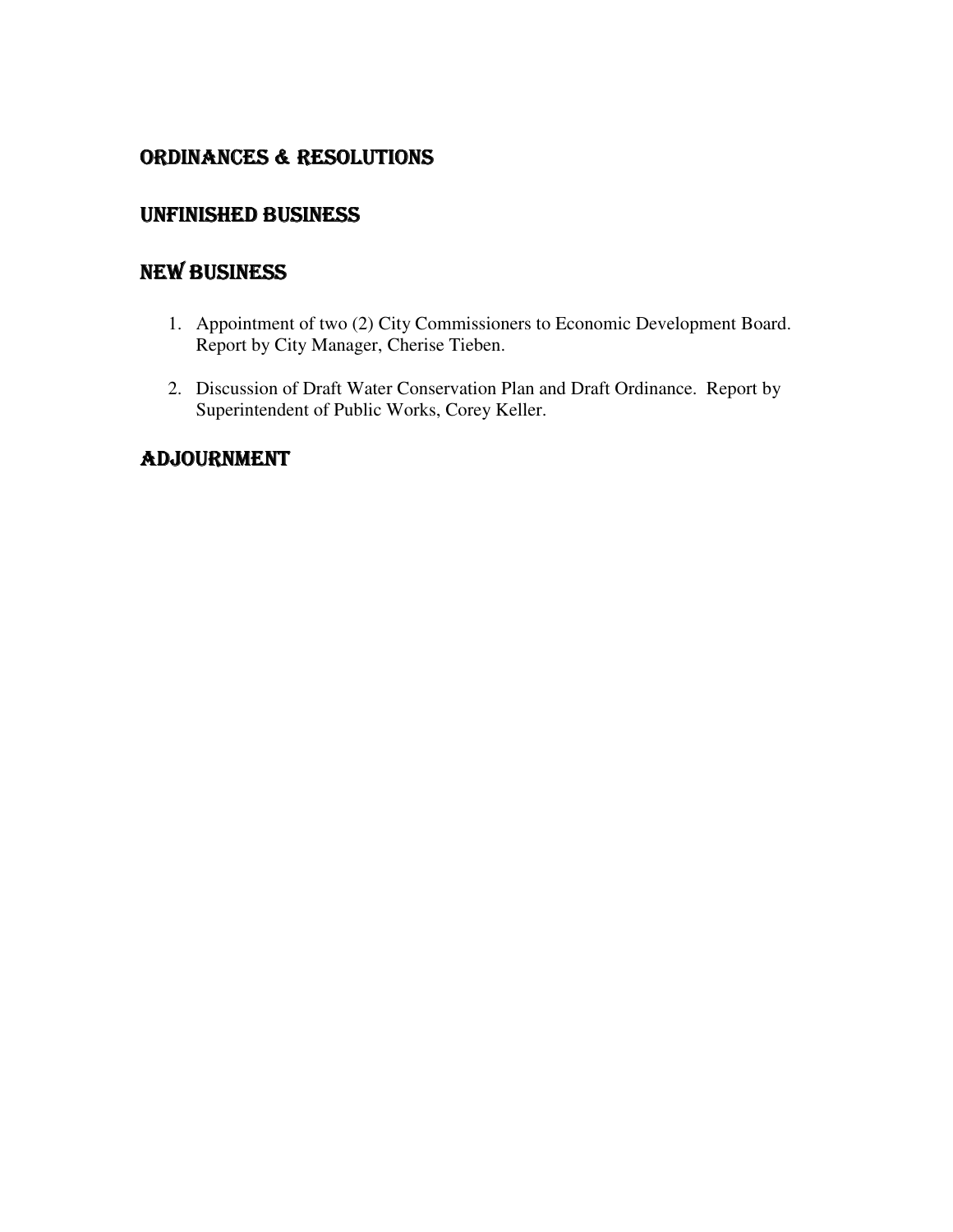# WORK SESSION MINUTES

City Hall Commission Chambers Monday, January 6, 2014 6:00 P.M. Meeting #4944

CALL TO ORDER

ROLL CALL: Mayor Kent Smoll, Commissioners Brian Delzeit, Joyce Warshaw, Rick Sowers and Jim Lembright.

A presentation was made by Larry Thompson, Kansas Department of Transportation Area Engineer regarding the U.S. 50 expansion project from Dodge City to Cimarron and the point of Rocks mitigation options. Several KDOT personnel were also in attendance.

The Commissioners were favorable toward the options presented by KDOT. They also discussed an addition of a park in the area that would allow visitors to drive up and read about the history of the Point of Rocks. The City will present a letter to KDOT stating their support.

Sowers moved to adjourn the Work Session. Commissioner Warshaw seconded the motion. The motion carried unanimously.

Mayor

\_\_\_\_\_\_\_\_\_\_\_\_\_\_\_\_\_\_\_\_\_\_\_\_\_\_\_\_\_\_\_\_

ATTEST:

Nannette Pogue, City Clerk

\_\_\_\_\_\_\_\_\_\_\_\_\_\_\_\_\_\_\_\_\_\_\_\_\_\_\_\_\_\_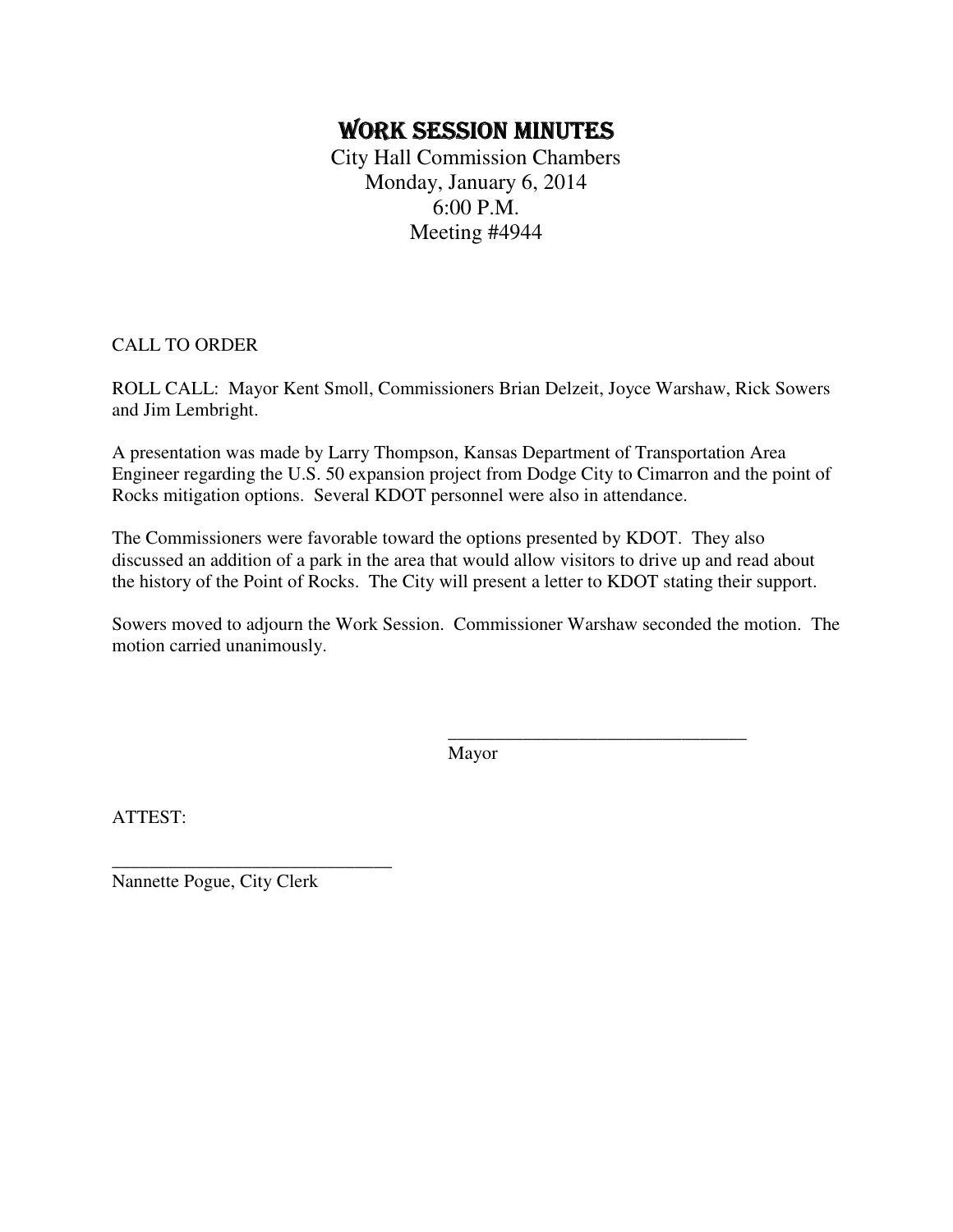# CITY COMMISSION MEETING MINUTES

City Hall Commission Chambers Monday, January 6, 2014 7:00 p.m. MEETING #4945

**CALL TO ORDER** 

**ROLL CALL:** Mayor Kent Smoll, Commissioners, Brian Delzeit, Joyce Warshaw, Rick Sowers, and Jim Lembright.

**INVOCATION** by Kirk Larson of Grace Community Church

**PLEDGE OF ALLEGIANCE** 

**PETITIONS & PROCLAMATIONS** 

**VISITORS (Limit of five minutes per individual and fifteen minutes per topic. Final action may be deferred until the next City Commission meeting unless an emergency situation does exist).** 

Director of Public Information, Jane Longmeyer, presented Jan Stevens and Drew Francis each with an award for completion of Certified Public Management Program.

Cathy Reeves, Director of the Dodge City Public Library, gave a Quarterly Update.

Mayor Kent Smoll moved and Commissioner Jim Lembright seconded the motion to add two items to New Business: Discussion of Essential Air Service, Staff Changes.

#### **CONSENT CALENDAR**

- 1. Approval of City Commission Meeting Minutes, December 16, 2013
- 2. Approval of City Commission Special Meeting Minutes, December 31, 2013
- 3. Appropriation Ordinance No. 1, January 6, 2014;
- 4. Cereal Malt Beverage License Applications; (a) Walgreen Co., 1801 N.  $14<sup>th</sup>$  Avenue;
	- (b) Taylor's Road House, LLC. 2305 W. Wyatt Earp Blvd;
	- (c) Tacos Jalisco, 412 E Wyatt Earp Blvd., Dodge City, KS 67801.

Commissioner Brian Delzeit moved to approve the Consent Calendar as presented, seconded by Commissioner Joyce Warshaw. The motion carried unanimously.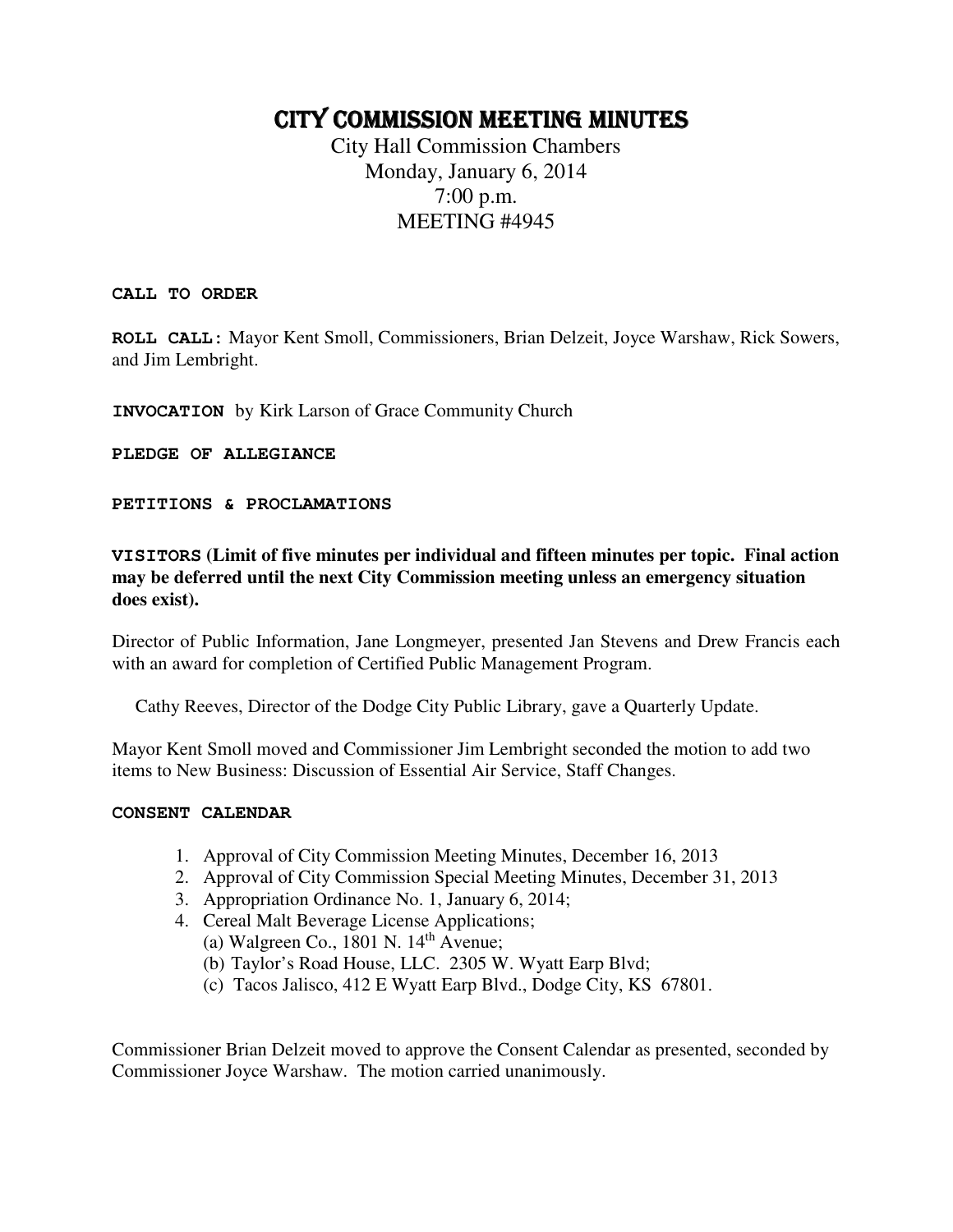#### **ORDINANCES & RESOLUTIONS**

**Ordinance No. 3575:** An Ordinance of the City of Dodge City, Kansas amending the Official Zoning Map of the City, Changing the property Known as Lot 2 & Lot 3, Block 4, Summerlon Phase III from R-1, Residential Low Density to C-O, Commercial Office was approved on a motion by Commissioner Rick Sowers, seconded by Commissioner Joyce Warshaw. Motion carried unanimously.

#### **UNFINISHED BUSINESS**

#### **NEW BUSINESS**

- 1. A Minor Replat for Days Inn was approved on a motion by Commissioner Rick Sowers seconded by Commissioner Jim Lembright. Motion carried unanimously.
- 2. The 2014 State/Federal Legislative Policy was approved on a motion by Commissioner Jim Lembright, seconded by Commissioner Joyce Warshaw. Motion carried unanimously.
- 3. Discussion of Essential Air Service. Ken Strobel presented information regarding the proposals for continued Air Service in Dodge City. His recommendations to favor continuation of existing service with Great Lakes. It was consensus of the City Commission to recommend to the Department of Transportation to continue the Great Lakes Service.
- 4. Discussion of Staff changes. The City Commission received letter from Ken Strobel resigning from the position of City Manager, and additionally he will serve as Chief In House Legal Counsel and recommends to promote Cherise Tieben to City Manager. Kent Smoll moved to accept letter, appoint Ken Strobel to Chief In House Legal Counsel and to appoint Cherise Tieben to City Manager. Commissioner Rick Sowers seconded the motion. Motion carried 5-0.

Ken Strobel made comments, thanked the Commission for opportunity, and thanked all City Employees and Department Heads.

#### **OTHER BUSINESS**

City Manager, Cherise Tieben:

• Housing – Updated the Commission and Public on the Housing Programs. We have built or under Construction 193 Units, and another 334 on the drawing board. 527 total Units in some phase of the process in last several years, since we started the programs;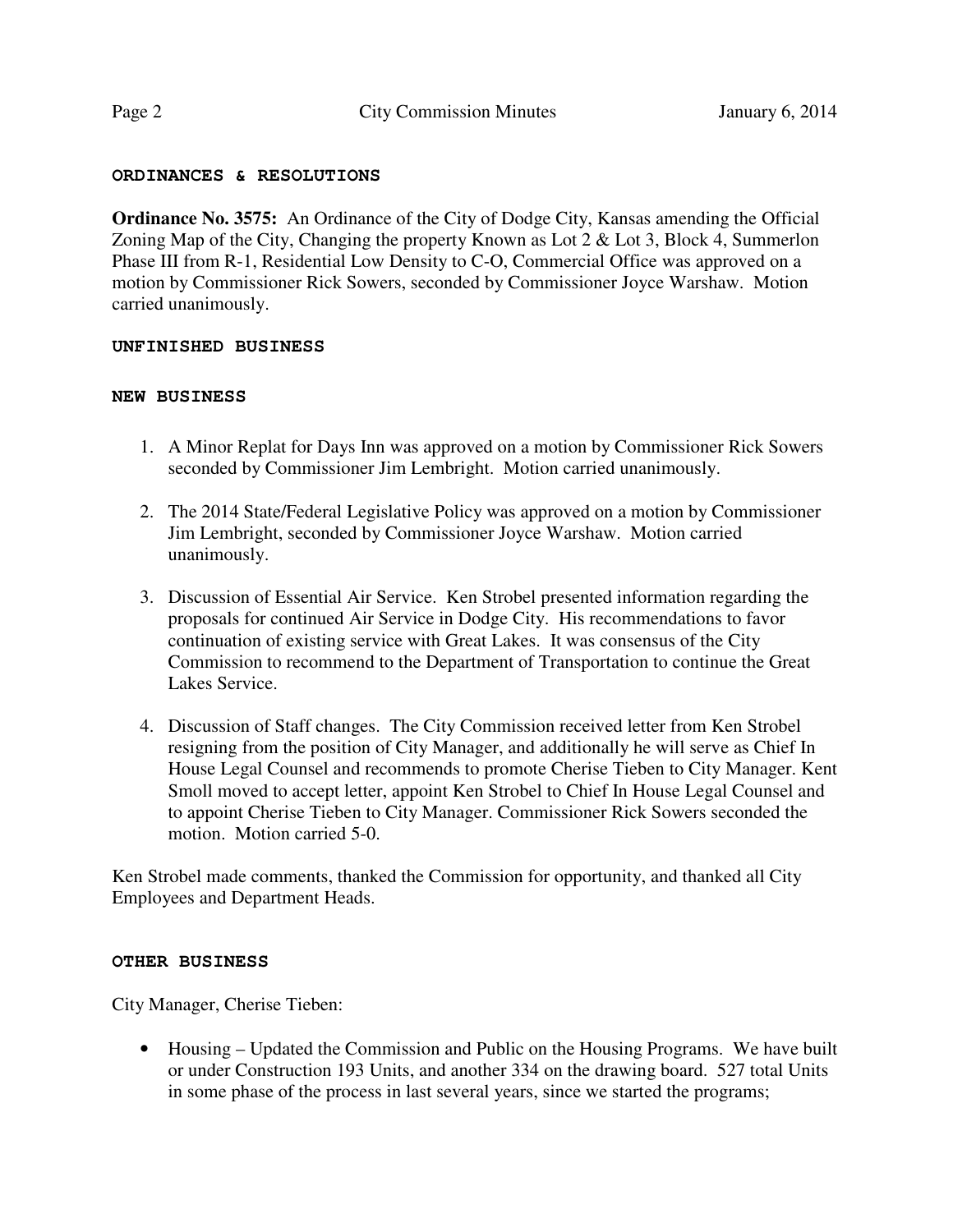- CFAB Meeting has been postponed until meetings with Ford County can be scheduled;
- Make sure everyone knows the deadline to file for City Commission is January 21, 2014.

Director of Public Information, Jane Longmeyer

- The City is seeking applications from those persons interested in appointments to the Boards and Commissions;
- Dog tags can be obtained at the Animal Shelter, Police Department or City Hall.

Commissioner, Jim Lembright:

• Thanks Ken Strobel – Cherise will do a good job.

Commissioner, Rick Sowers:

- Thanked Ken appreciate his support and guidance;
- Commented on transition of employees with In House Candidates Very Capable.

Mayor, Kent Smoll:

• Ken is a great Asset to the Community. Plan has been in place for a while. Cherise has full support of the Commission.

## **EXECUTIVE SESSION**

At 7:55 Mayor Kent Smoll moved to adjourn to Executive Session to discuss Non-Elected Personnel, not to exceed 30 minutes. Commissioner Brian Delzeit seconded the motion. The motion carried unanimously with Ken Strobel, Brad Ralph, Cherise Tieben to attend. At 8:25 Commissioner Jim Lembright moved and Commission Rick Sowers seconded the motion to extend the executive Session 10 minutes.

The meeting reconvened to regular session at 8:35.

Commissioner Brian Delzeit moved to approve the City Manager Contract with Cherise Tieben, pending approval by Counsel. Joyce Warshaw seconded the motion. Motion carried unanimously.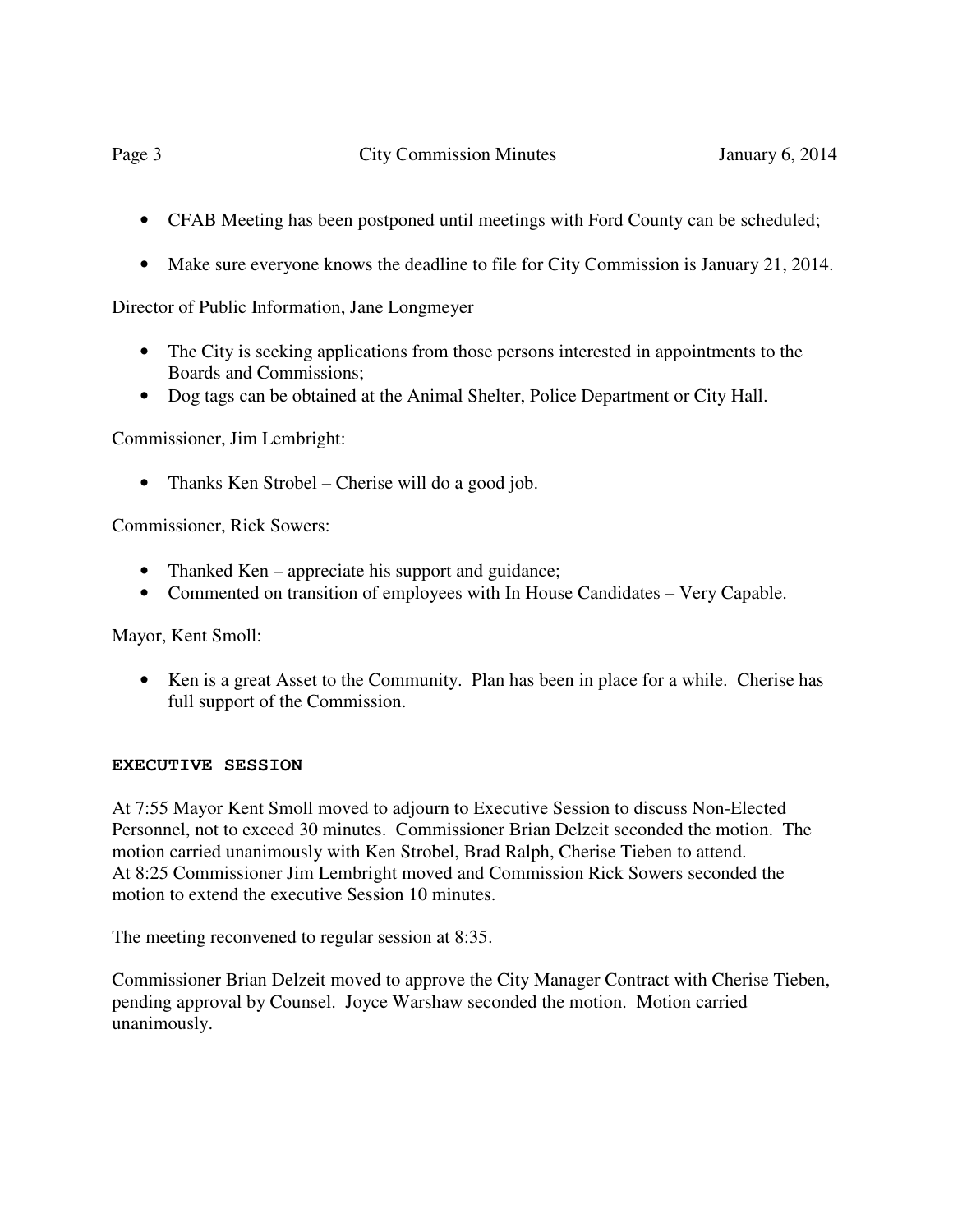## **ADJOURNMENT**

Commissioner Rick Sowers moved to adjourn the meeting, Commissioner Joyce Warshaw seconded the motion. The motion carried unanimously.

Mayor

\_\_\_\_\_\_\_\_\_\_\_\_\_\_\_\_\_\_\_\_\_\_\_\_\_\_\_\_\_\_\_\_

ATTEST:

Nannette Pogue, City Clerk

\_\_\_\_\_\_\_\_\_\_\_\_\_\_\_\_\_\_\_\_\_\_\_\_\_\_\_\_\_\_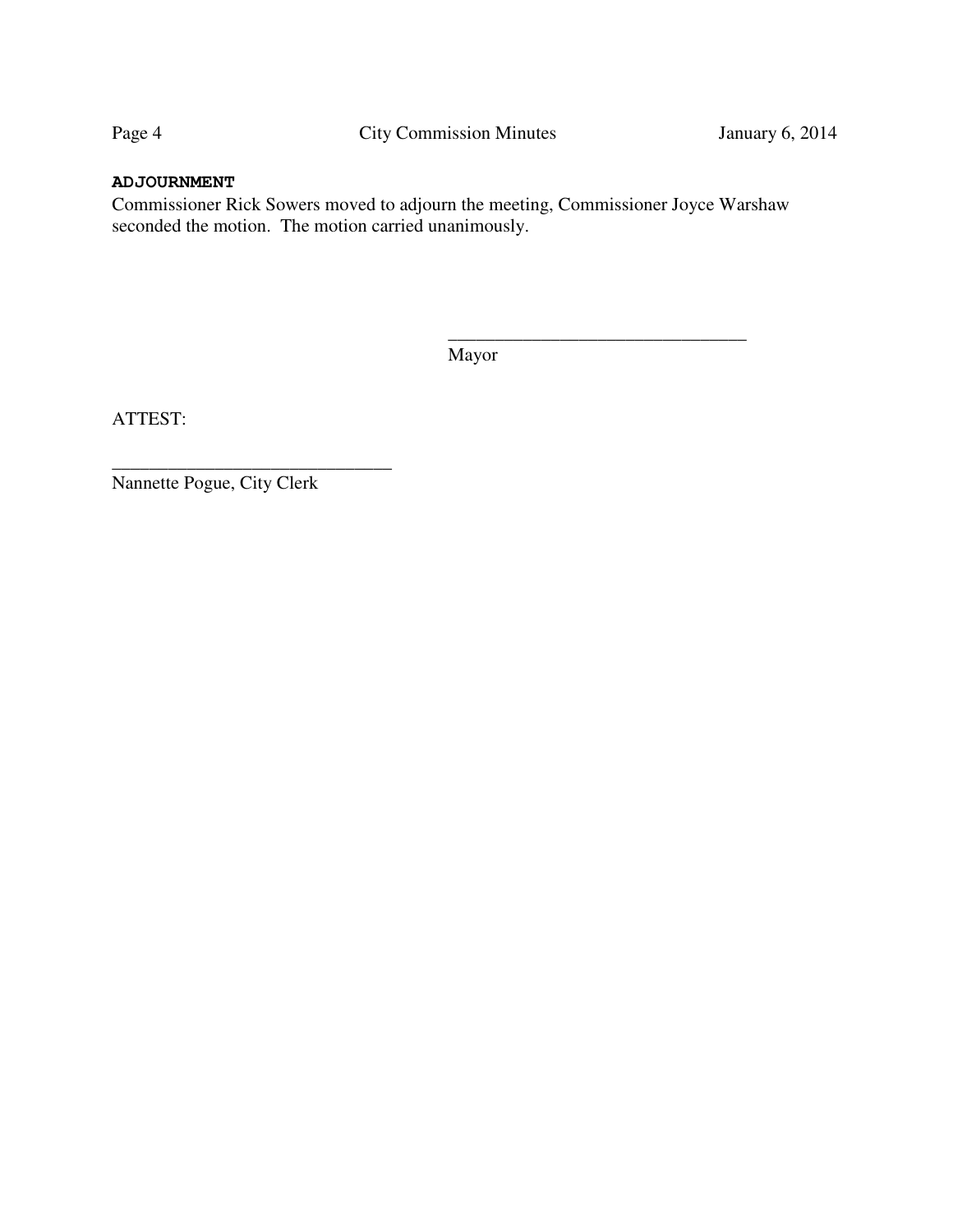## INDIVIDUAL/SOLE PROPRIETOR

APPLICATION FOR LICENSE TO SELL CEREAL MALT BEVERAGES

(This form has been prepared by the Attorney General's Office)

 $C$ ; ty  $\partial_{\alpha}d_{\alpha}e$ ⊠ City or □ County of \_\_\_

#### **SECTION 1 - LICENSE TYPE**

Check One: □ New License 図 Renew License □ Special Event Permit

Check One:

 $\Box$  License to sell cereal malt beverages for consumption on the premises.

 $\overline{\mathbf{X}}$  License to sell cereal malt beverages in original and unopened containers and not for consumption on

the licenses premises.

## **SECTION 2 - APPLICANT INFORMATION**

| 10906593<br>Kansas Sales Tax Registration Number (required): |                                 |                                |  |  |
|--------------------------------------------------------------|---------------------------------|--------------------------------|--|--|
| Name $\bigcap$<br>Morgison                                   | Phone No.<br>$117 - 1935$       | Date of Birth                  |  |  |
| Residence Street Address<br>nnea                             | City                            | Zip Code                       |  |  |
| <b>Applicant Spousal Information</b>                         |                                 |                                |  |  |
| Spouse Name<br>Morgison                                      | Phone No.<br>$-20 - 119 - 2935$ | Date of Birth<br>$8 - 17 - 25$ |  |  |
| <b>Residence Street Address</b><br>Minneola                  | City.                           | Zip Code                       |  |  |

| <b>SECTION 3-LICENSED PREMISE</b>                                           |                                                                                                                             |  |  |  |  |
|-----------------------------------------------------------------------------|-----------------------------------------------------------------------------------------------------------------------------|--|--|--|--|
| <b>Licensed Premise</b><br>(Business Location or Location of Special Event) | <b>Mailing Address</b><br>(If different from business address)                                                              |  |  |  |  |
| DBA Name<br>WaterSports Campground FRecrection LLC                          | Name                                                                                                                        |  |  |  |  |
| Cherry Street                                                               | <b>Address</b>                                                                                                              |  |  |  |  |
| City<br>State<br>locce                                                      | State<br>City<br>Zip                                                                                                        |  |  |  |  |
| Business Phone No.<br>$620 - 225 - 8044$                                    | $\boxtimes$ I own the proposed business or special event location.<br>I do not own the proposed business or event location. |  |  |  |  |
| <b>Business Location Owner Name(s)</b><br>$P$ at $+$ Olive                  | 10logison                                                                                                                   |  |  |  |  |

| SECTION 4 - APPLICANT QUALIFICATION                                                                                                                                                                                                                                                                                                                                                                                                                                   |                      |                                |  |  |
|-----------------------------------------------------------------------------------------------------------------------------------------------------------------------------------------------------------------------------------------------------------------------------------------------------------------------------------------------------------------------------------------------------------------------------------------------------------------------|----------------------|--------------------------------|--|--|
| I am a U.S. Citizen                                                                                                                                                                                                                                                                                                                                                                                                                                                   | <b>X</b> Yes         | $\Box$ No                      |  |  |
| I have been a resident of Kansas for at least one year prior to application.                                                                                                                                                                                                                                                                                                                                                                                          | <b>X</b> Yes         | l I No                         |  |  |
| I have resided within the state of Kansas for $\frac{1}{\sqrt{2}}$ years.                                                                                                                                                                                                                                                                                                                                                                                             |                      |                                |  |  |
| $\sim$<br>I am at least 21 years old.                                                                                                                                                                                                                                                                                                                                                                                                                                 | <b>X</b> Yes         | ∩ No                           |  |  |
| I have been a resident of this county for at least 6 months.                                                                                                                                                                                                                                                                                                                                                                                                          | <b>X</b> Yes         | $\Box$ No                      |  |  |
| Within 2 years immediately preceding the date of this application, neither I nor my spouse <sup>1</sup> has<br>been convicted of, released from incarceration for or released from probation or parole for any<br>of the following crimes:<br>(1) Any felony; (2) a crime involving moral turpitude; (3) drunkenness: (4) driving a motor<br>vehicle while under the influence of alcohol (DUI); or (5) violation of any state or federal<br>intoxicating liquor law. | I Yes<br><b>Have</b> | <b>X</b> No<br><b>Have Not</b> |  |  |
| My spouse has previously held a CMB license.                                                                                                                                                                                                                                                                                                                                                                                                                          | ∏ Yes                | $\boxtimes$ No                 |  |  |
| My spouse has never been convicted of one of the crimes mentioned above while licensed.                                                                                                                                                                                                                                                                                                                                                                               | $\Box$ Yes           | <b>区</b> No                    |  |  |

AG CMB Individual Application (Rev. 6.21.11)

Page-1 of 2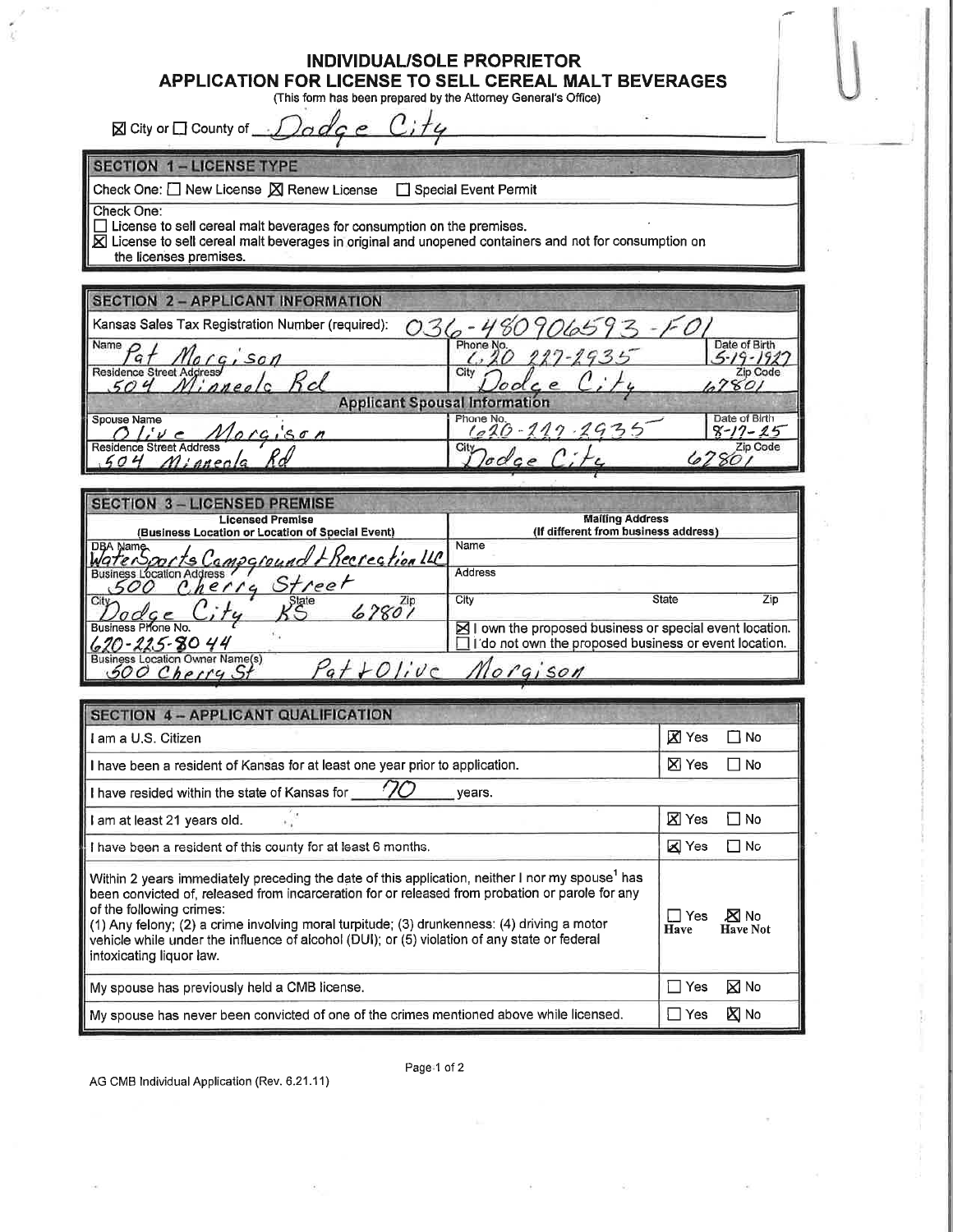City of Dodge City City of Dodge City

P.O. Box 880 806 N. Second Ave. Dodge City, KS 67801 Phone: (620) 225-8100 Fax: (620) 225-8144

# Memorandum

To: City Commission Cherise Tieben, City Manager From: Ken W. Strobel, City Attorney Date: January 15, 2014 Subject: Tieben Employment Agreement

At the last regular City Commission meeting on January 6, 2014, the Commission appointed Ms. Tieben to fill the position of City Manager for the City of Dodge City. The Commission also approved a contract of employment with Ms. Tieben for the position, subject however to review and clarification of certain provisions of said agreement by the City Attorney.

Attached to this Memo is a final draft of Ms. Tieben's Employment Agreement which includes language clarifying certain terms of the prior draft. None of these revisions change the basic terms of the Agreement.

If you have any questions regarding the Employment Agreement, please feel free to give me a call.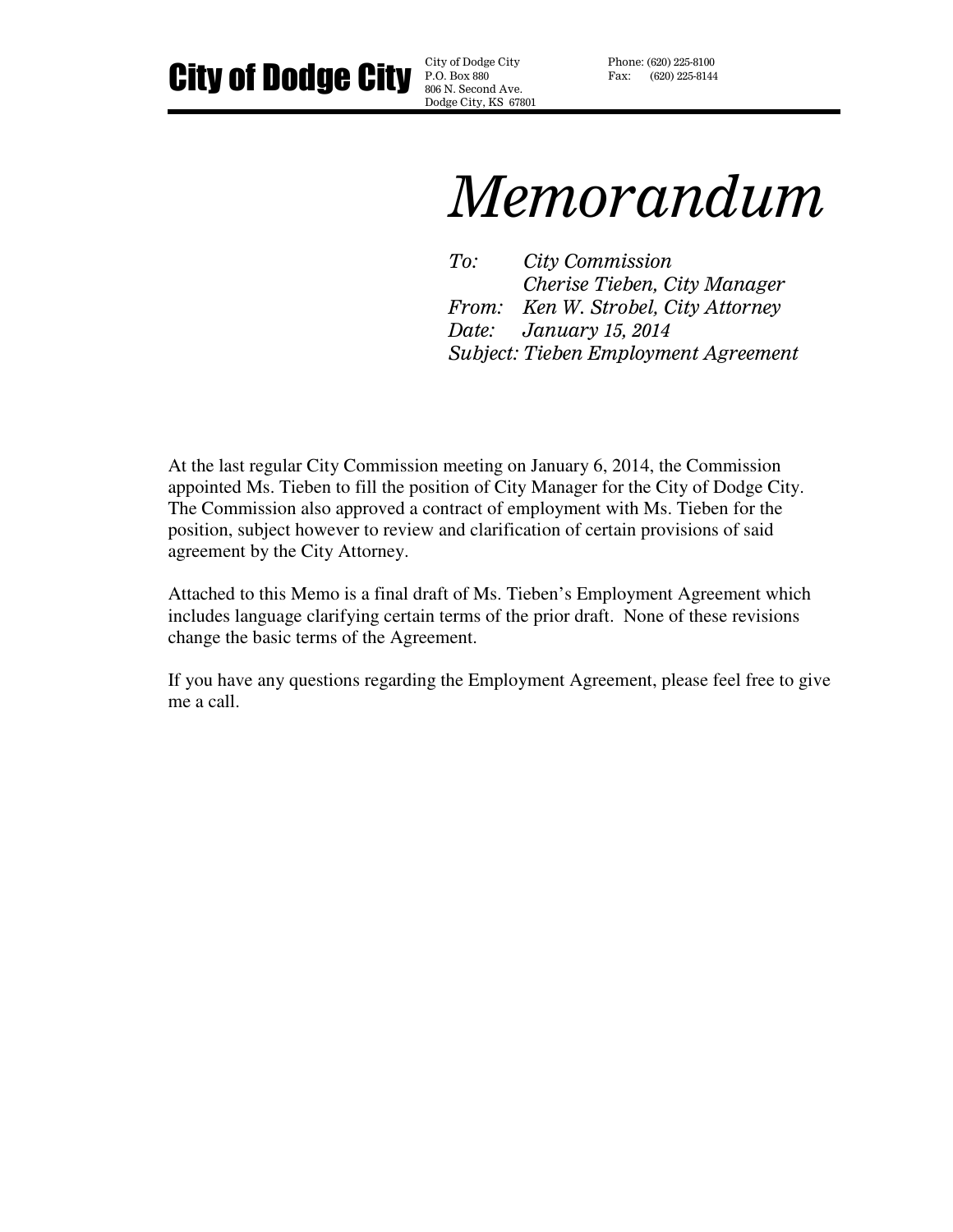#### EMPLOYMENT AGREEMENT

 This Employment Agreement (the "Agreement") is made and entered by and between the City Commission of the City of Dodge City, Kansas, ("the City") and Cherise L. Tieben ("Tieben") (collectively the "Parties"):

 WHEREAS, the City is in immediate need of a qualified individual to perform and fulfill the duties of City Manager for the City; and

 WHEREAS, Tieben is an individual who has the education, training and experience in local government management and is presently serving as the Assistant City Manager for the City; and

WHEREAS, the Parties mutually desire to enter into this Agreement encompassing the terms and conditions of Tieben's employment by the City in the position of City Manager.

NOW, THEREFORE, THE PARTIES AGREE THAT THIS AGREEMENT SETS FORTH THE TERMS AND CONDITIONS OF TIEBEN'S EMPLOYMENT BY THE CITY AS SUCH EXIST AS OF THE DATE OF THE SIGNING OF THIS AGREEMENT:

#### Section 1 - Duties

 City hereby employs Tieben as City Manager of the City of Dodge City, Kansas, to perform the functions and duties of the City Manager as set forth in the State Statutes, City Charter, Code of Ordinances and Commission directives and to perform other legally permissible and proper duties and functions as the City shall from time to time assign. The employment provided for by this Agreement shall be Tieben's sole employment. Subject to the approval of the City, which will not be unreasonably withheld, Tieben may participate in certain civic or volunteer services with the understanding that such arrangements shall not constitute interference with, nor create a conflict of interest with her responsibilities under this Agreement.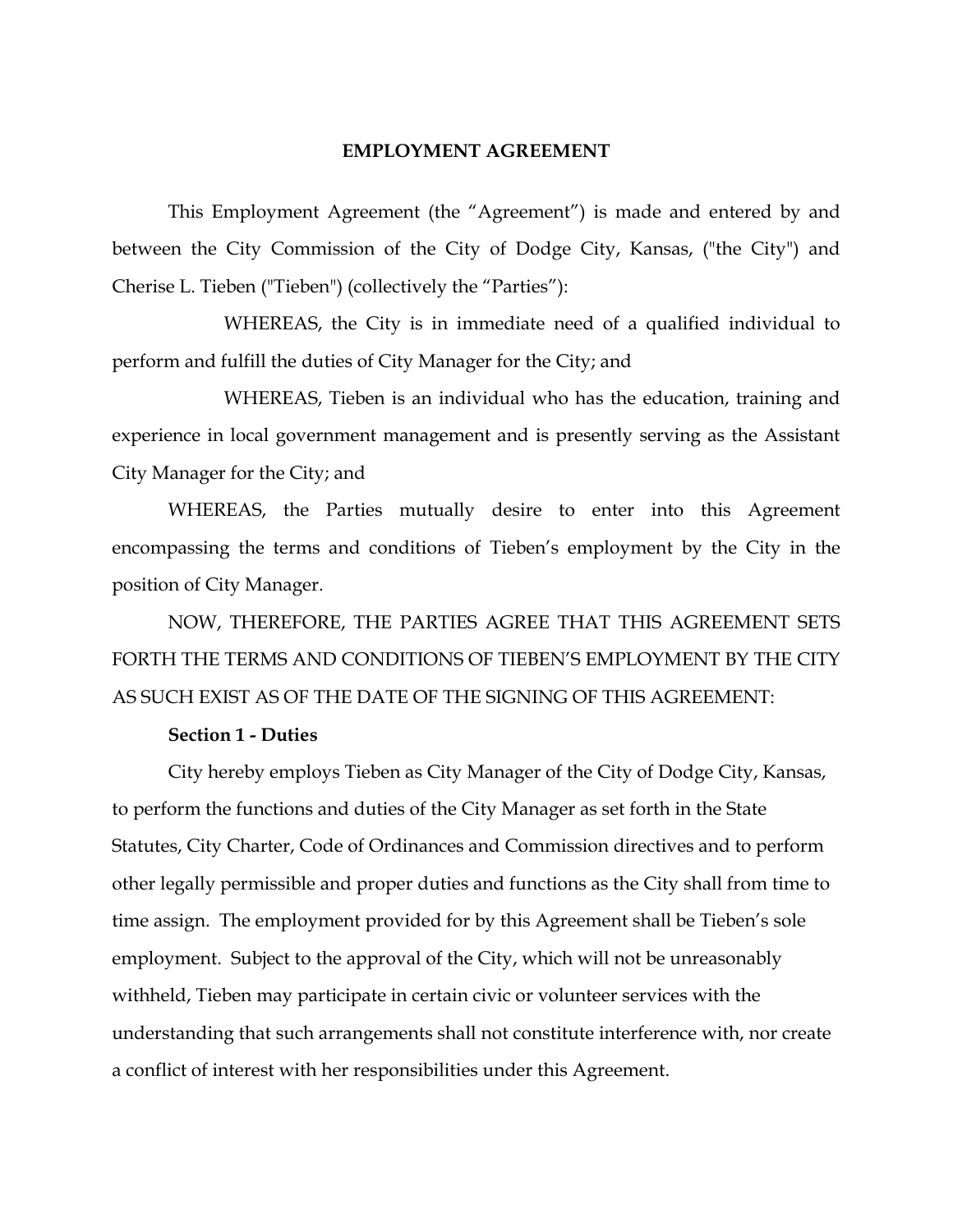#### Section 2 - Term

 This Agreement shall remain in full force and effect until terminated by either party as hereinafter provided.

#### Section 3 - Termination

 For purposes of Section 20 of this Agreement, "termination" shall be deemed to have occurred upon the happening of any of the following:

 (1) A majority of the governing body votes to terminate Tieben at a duly authorized public meeting for any reason other than proper cause based on criminal conduct, flagrant or repeated violations of City policy or other illegal activity or suspension when Tieben is ready, willing and able to perform the duties of City Manager;

 (2) If the City or Legislature acts to amend any provision of the State Statutes, City Charter, or City Code, pertaining to the role, powers, duties, authority and responsibilities of the office of City Manager that substantially changes the role, powers, duties, authority and responsibility of said position, Tieben shall have the right to declare such amendments to constitute a termination;

 (3) If the City reduces the base salary, deferred compensation or any other financial benefits applicable to Tieben, unless in accordance with the provisions of Section 17c. and Section 19 below or unless such reduction applies in no greater percentage than the average reduction of all department heads and fulltime employees of the City, Tieben shall have the right to declare that such reduction constitutes termination, unless otherwise provided herein;

 (4) If Tieben resigns following an offer to accept her resignation, whether formal or informal, made by a City Commissioner, as representative of the majority of the governing body, at any time that Tieben is ready, willing and able to perform the duties of City Manager, then Tieben may declare a termination as of the date of such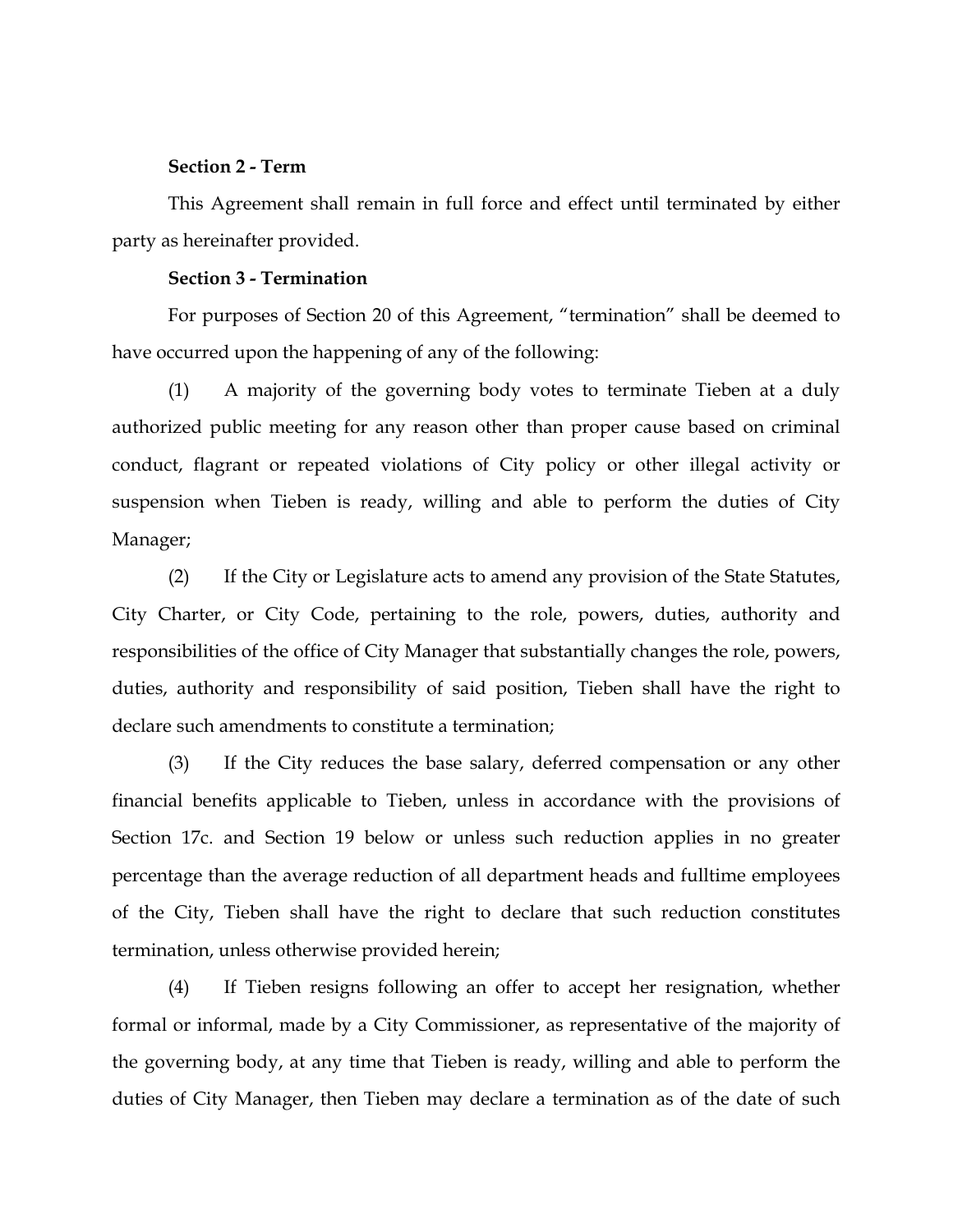resignation;

 (5) If the City suspends Tieben with or without pay for a period of ten (10) or more business days during any calendar year, when Tieben is ready, willing and able to perform the duties of City Manager, then Tieben shall have the right to declare that such suspension constitutes termination, unless such suspension occurs as the result of a criminal investigation of Tieben or other internal investigation of allegations of wrong doing.

 (6) If the City is in breach of any provision of this Agreement and has not remedied said breach within ten (10) business days of written notice from Tieben, then Tieben may declare a termination as of the date of such notice.

#### Section 4 – Resignation

In the event Tieben voluntarily resigns her position with the City, she shall provide at least sixty (60) days advance notice, in writing, unless the Parties otherwise agree to a shorter notice period. In the event of such voluntary resignation or in the event Tieben abandons her position, no severance benefits will be provided as set forth in Section 20 hereof.

#### Section 5 - Disability

 If Tieben becomes disabled or is otherwise unable to perform her duties because of sickness, accident, injury or mental incapacity, the City shall have the option to terminate this Agreement at any time following the City's granting of all applicable leave time available pursuant to the City's current FMLA policy. In the event of termination pursuant to this Section, Tieben shall also be entitled to receive severance benefits as set forth in Section 20 hereof. Tieben shall also be compensated for any accrued vacation days or other accrued benefits that, by City policy, are normally paid other employees at the time of such termination.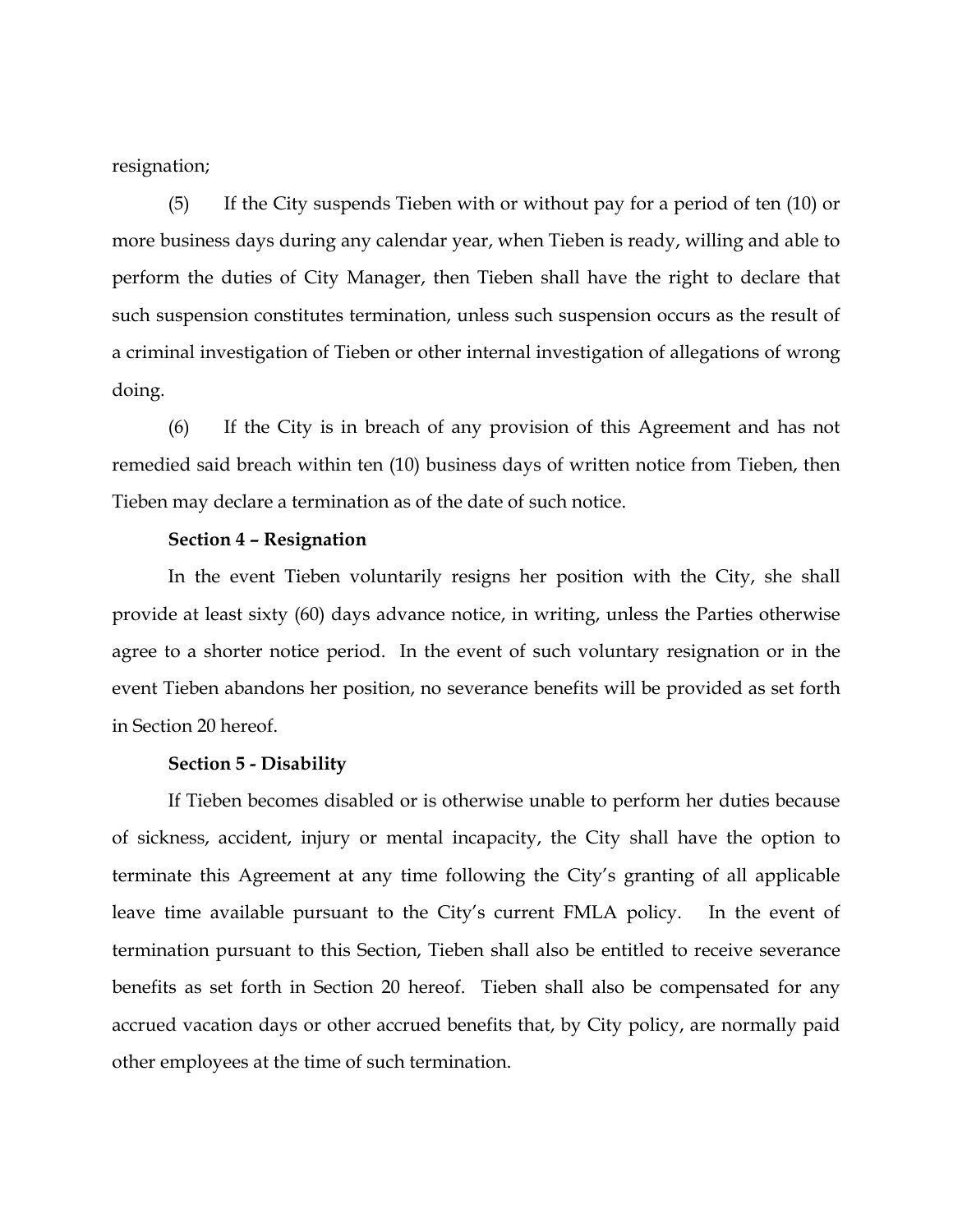#### Section 6 - Salary

 City agrees to pay Tieben for her services rendered pursuant to this Agreement an annual base salary, of One Hundred Twenty-Two Thousand Dollars (\$122,000), payable in equal installments at the same time as other employees of the City are paid. Provided further that the City may increase said base salary and/or other employment benefits of Tieben's employment at any time in such amounts and to such extent as the City may determine desirable based on the annual performance evaluation as described in Section 7 below.

#### Section 7 - Performance Evaluation

 A. The governing body shall review and evaluate Tieben's performance as City Manager at least annually. Said review and evaluation shall be in accordance with criteria developed jointly by the City Commissioners and Tieben. Said criteria may be modified as the Parties may from time to time determine. The City Commission shall provide Tieben with a summary written statement of the findings of the individual evaluations of each of the City Commissioners and provide an adequate opportunity for Tieben to discuss her evaluation with the City Commission.

 B. Annually, in connection with the development and adoption of the annual city budget, the City Commission and Tieben shall mutually define such performance goals and objectives as they may determine necessary for proper operation of the City and in the attainment of the City's policy objectives and shall further establish a general timeframe for the attaining of such goals and objectives.

## Section 8 - Hours and Amounts of Work

 It is recognized that Tieben will be required to devote a great deal of time outside normal office hours to accommodate the business of the City, and to that end Tieben will be allowed to make reasonable modifications in her office hours as long as proper operations of the City are not delayed or disrupted by such modifications.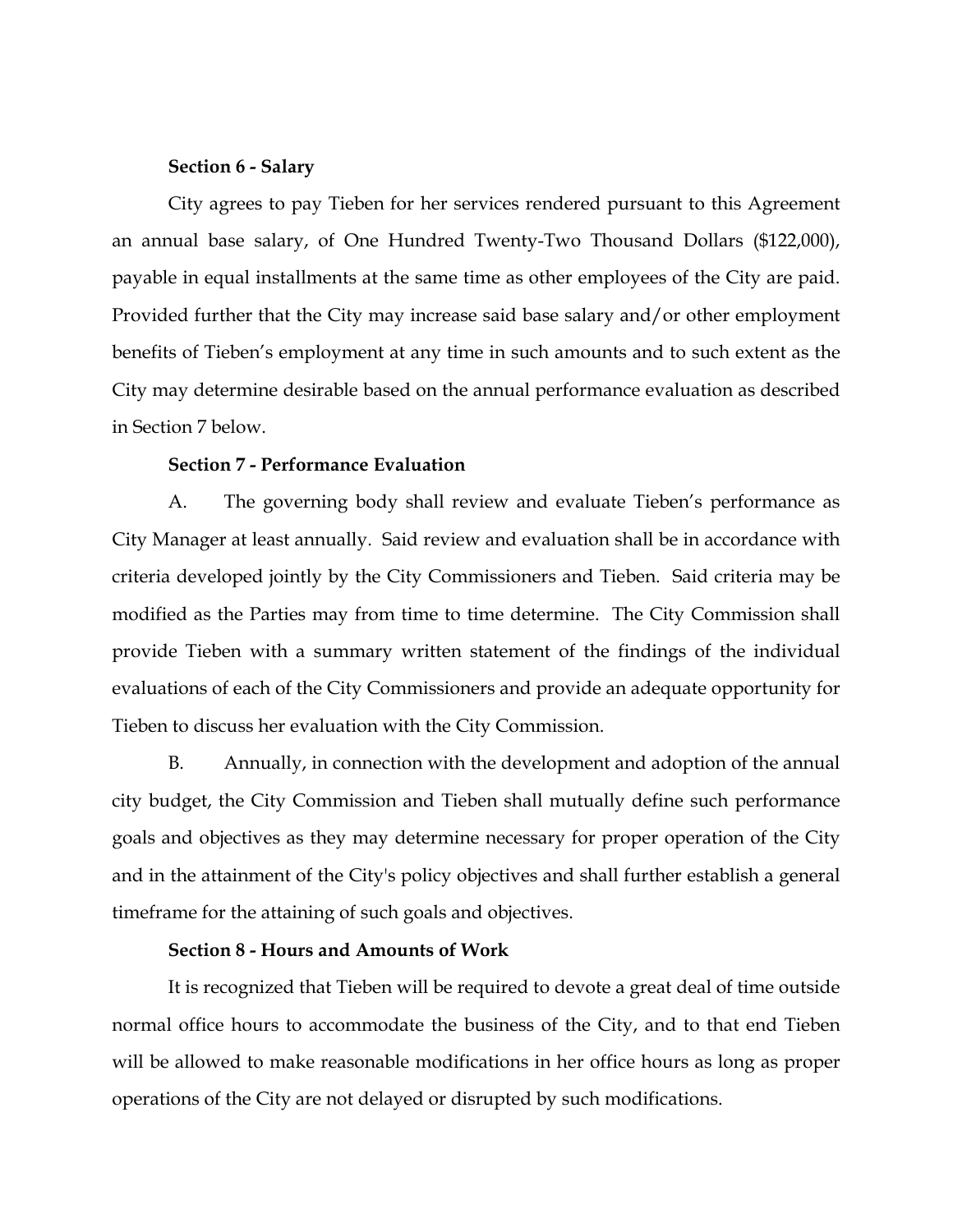#### Section 9 – Automobile Expense Allowance

The Parties acknowledge that the nature of Tieben's duties require that she have the use of dependable transportation at all times. Consequently, the City shall pay Tieben an automobile allowance in the amount of Four Thousand dollars (\$4,000.00) per year as compensation for the use of her own private vehicle for City business. Tieben will be responsible for all of her private vehicle expenses including but not limited to liability insurance, but shall be entitled to be reimbursed for mileage expenses associated with the use of her private vehicle for City business involving out-of-city travel.

#### Section 10 – Vacation and Sick Leave

A. Tieben shall accrue vacation leave at the rate of 6.154 hours per pay period, for a total of four (4) weeks each calendar year. At the end of each calendar year any earned but unused vacation days will carry over to the next year and may accumulate from year to year with no limitation on the maximum number of accrued days. Upon resignation, retirement or termination Tieben shall receive payment for all accrued but unused vacation days at the date of separation.

 B. Tieben shall be entitled to the sick leave benefits as provided other City fulltime employees.

#### Section 11 - Health and Life Insurance

 City shall provide and pay health and life insurance protection premiums for Tieben and her dependents under the same terms and conditions as those benefits are made available to other fulltime City employees.

## Section 12 – Dues and Subscriptions

 City agrees to budget and to pay for the professional dues and subscriptions of Tieben necessary and desirable for her participation in national, state and local associations, as well as for her continued professional growth and advancement,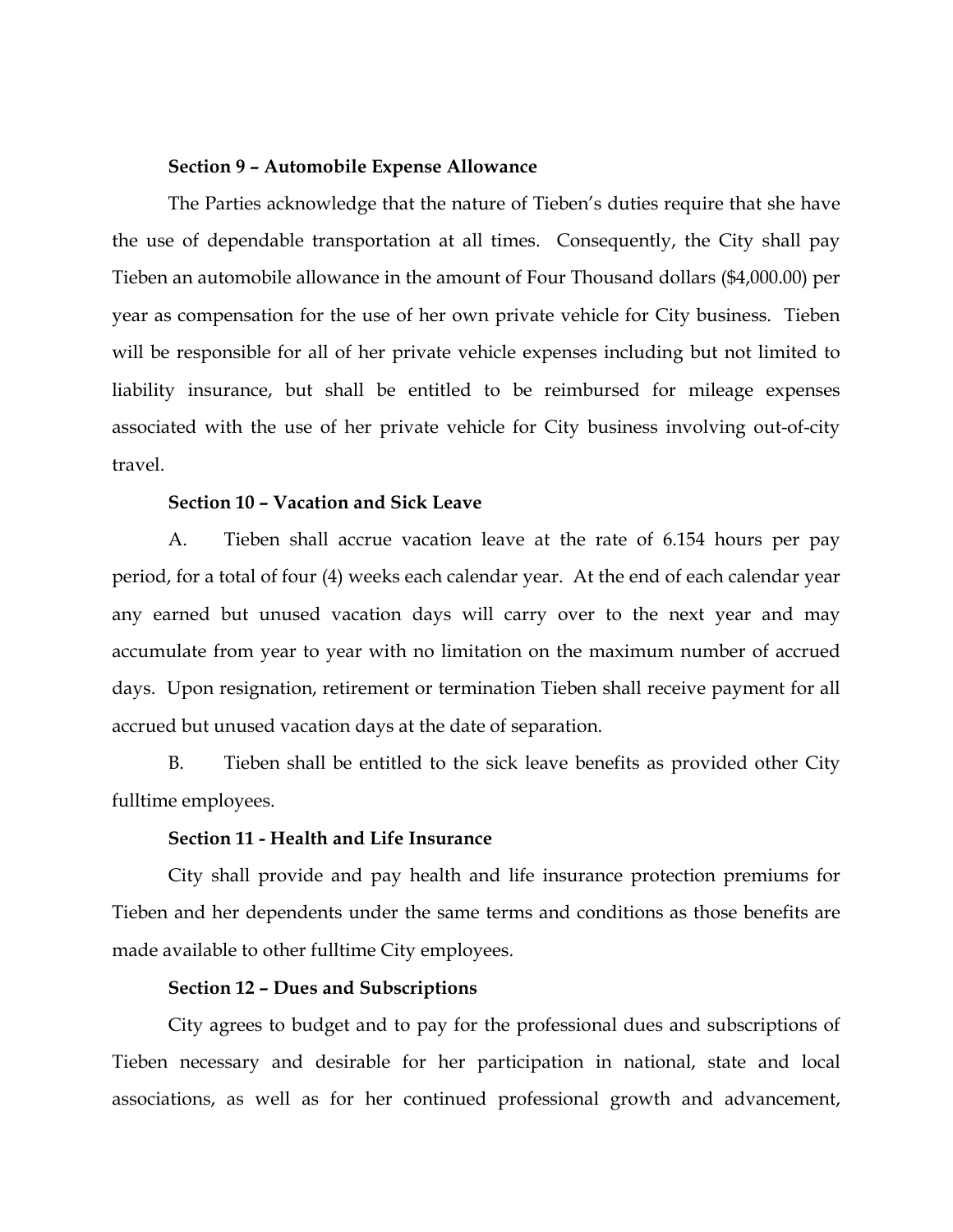including but not limited to membership in the International City Management Association and Kansas Association of City Managers. Dues and subscriptions for other organizations shall be subject to City approval.

#### Section 13 - Cellular Telephone

City will provide a monthly cell phone allowance to Tieben of Eight Hundred Forty Dollars (\$840.00) annually for business use of a personal cell phone.

#### Section 14 - Professional Development

 A. City agrees to budget for and to pay the registration fees, travel and subsistence expenses of Tieben for professional and official travel, meetings and other activities in order that she continue her professional development and pursue necessary City functions, including but not limited to the annual conference of the International City Management Association, the Kansas Association of City Managers, the Kansas League of Municipalities and such other national, state and local governmental groups and committees thereof which Tieben serves as a member.

 B. City also agrees to pay for the travel and subsistence expenses of Tieben for such institutes, courses and seminars related to those organization referenced in Section A above.

 C. City recognizes the value of having Tieben participate and be directly involved in local civic clubs and organizations. Accordingly, City shall pay for the reasonable membership fees and/or dues to enable Tieben to become or continue an active membership in up to two (2) local civic clubs or organizations.

#### Section 15 - Indemnification

City shall defend, hold harmless and indemnify Tieben against any tort, professional liability claim or demand and any other legal action, whether groundless or otherwise, arising out of an alleged act or omission within the scope of her duties as City Manager and Tieben shall fully cooperate in the defense of any such actions.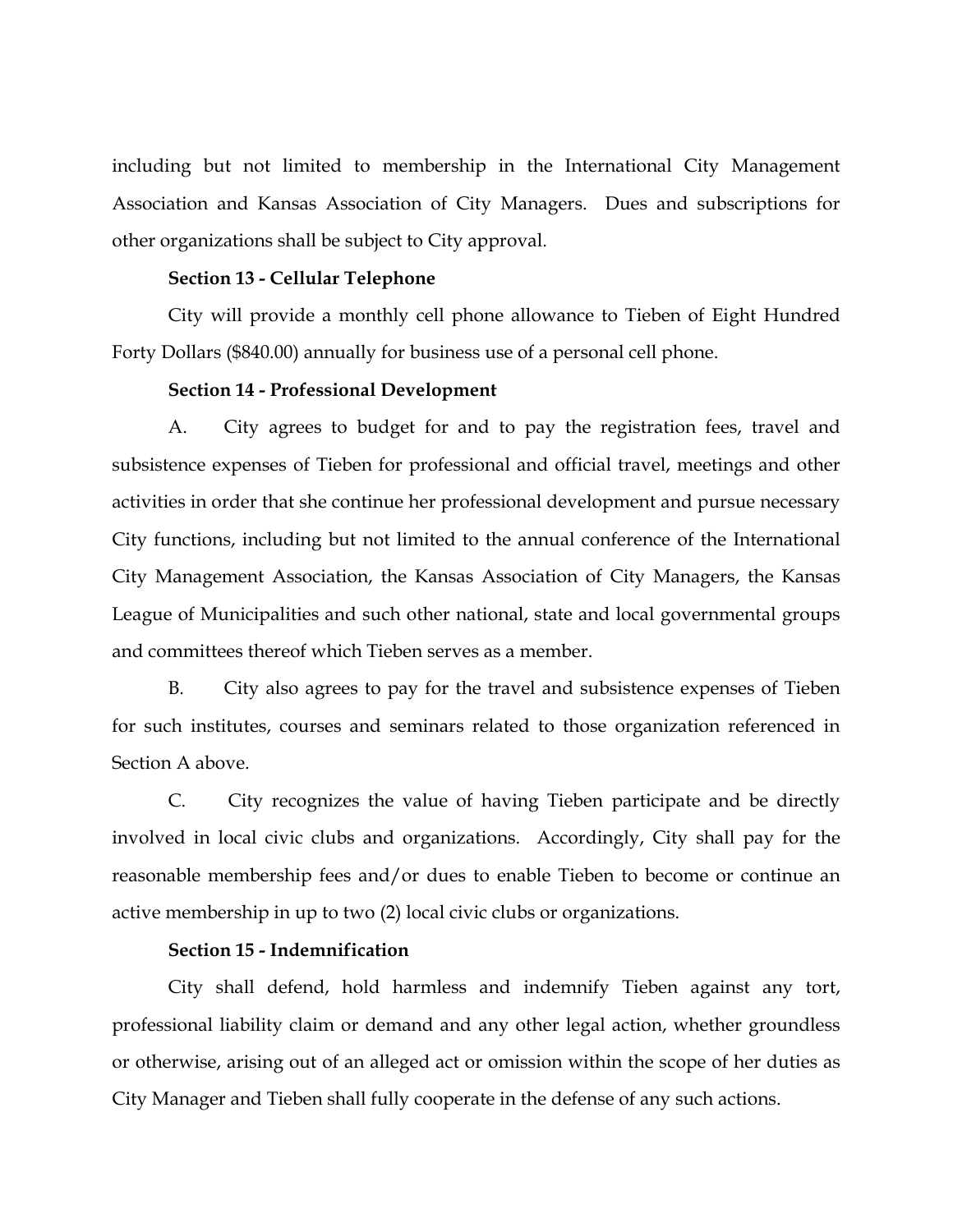#### Section 16 - Bonding

 City shall bear the full cost of any fidelity or other bonds required of Tieben pursuant to any law or ordinance.

#### Section 17 - Other Terms and Conditions of Employment

 A. The City, upon agreement with Tieben, shall fix any other terms and conditions of employment, as deemed necessary from time to time, provided such terms and conditions shall not be inconsistent with or in conflict with the provisions of this Agreement, the City Code or any other law.

 B. Except as otherwise provided by this Agreement all provisions of the City personnel policies, rules and regulations relating to compensation, vacation and sick leave, retirement and pension system contributions, holidays, and other fringe benefits and working conditions as they now exist or hereafter may be amended, also shall apply to Tieben as they would to other fulltime City employees, and shall be in addition to the benefits enumerated specifically in this Agreement.

 C. The Parties agree that during the term of this Agreement and as long as Tieben resides outside the city limits of Dodge City, the City will reduce by use of Personnel Action Form the base pay stated in Section 6 by an amount that is equal to the difference in the amount of real estate taxes actually paid and amount of taxes that would be due and owing to the City each year for the real property titled in Tieben's name, where Tieben resides, if said property were located in the city limits of Dodge City, Kansas through twenty-six (26) equal installments.

#### Section 18 - No Reduction of Benefits

 City shall not at any time during the term of this Agreement reduce the salary, compensation or other financial benefits of Tieben, except to the degree of such a reduction across-the-board for all employees of the City or unless as otherwise agreed to by Tieben.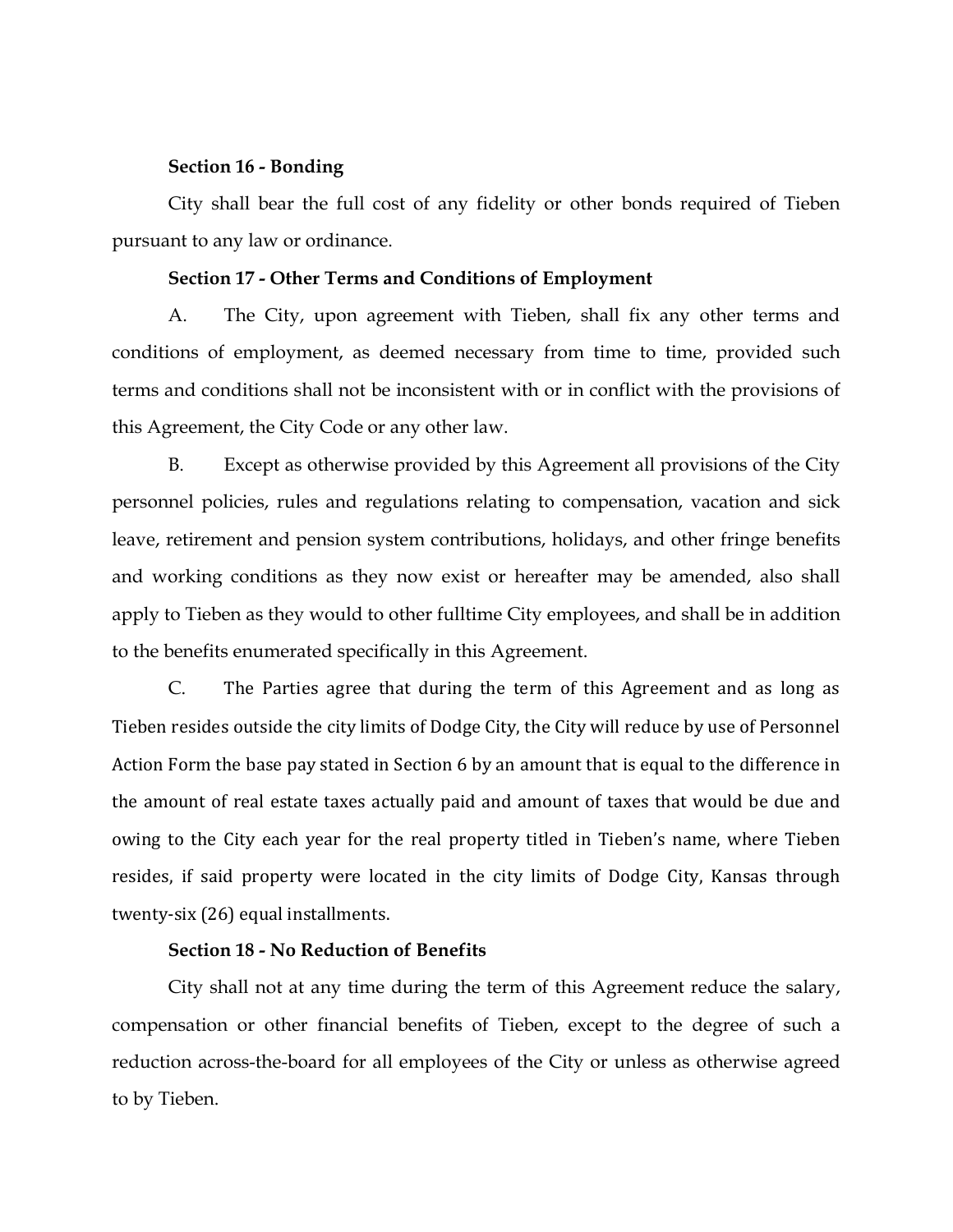#### Section 19 – Retirement

City agrees that in addition to the base salary paid by the City to Tieben, City agrees to pay an amount equal to Tieben's maximum allowed annual personal contribution as allowed by IRS regulations to a deferred compensation plan of Tieben's choice, with payments to be made in equal amounts each pay period, provided however, prior to July 31, 2015 the Parties will review and determine the amount of deferred compensation to be paid by the City after January 1, 2016, which amount shall not be less than the amount of Tieben's maximum personal contribution allowed without the "catch-up" provision being applied.

The City shall maintain Tieben's current participation in the standard Kansas Public Employers Retirement system (KPERS) and fully comply with the City's responsibilities in accordance with Kansas law.

#### Section 20 – Severance Benefits

If an event of termination of this Agreement occurs as set forth in Sections 3 or 5 above, the City will provide a minimum severance payment to Tieben in an amount equal to nine (9) months aggregate "base salary" and benefits in effect at the date of termination, and shall continue to pay the cost of City health insurance benefits, in accordance with COBRA regulations, for twelve (12) months or until Tieben is covered under the health insurance plan of a subsequent employer or Medicare, whichever occurs first. The "base salary" and benefits payment to which Tieben is entitled may, at Tieben's option, be paid in a lump sum or in consecutive monthly installments; provided, however, that if Tieben voluntarily resigns or is terminated as the result of her conviction of any criminal act or any illegal act involving personal gain to her or abandons her position, then in that event, the City shall have no obligation to pay severance benefits.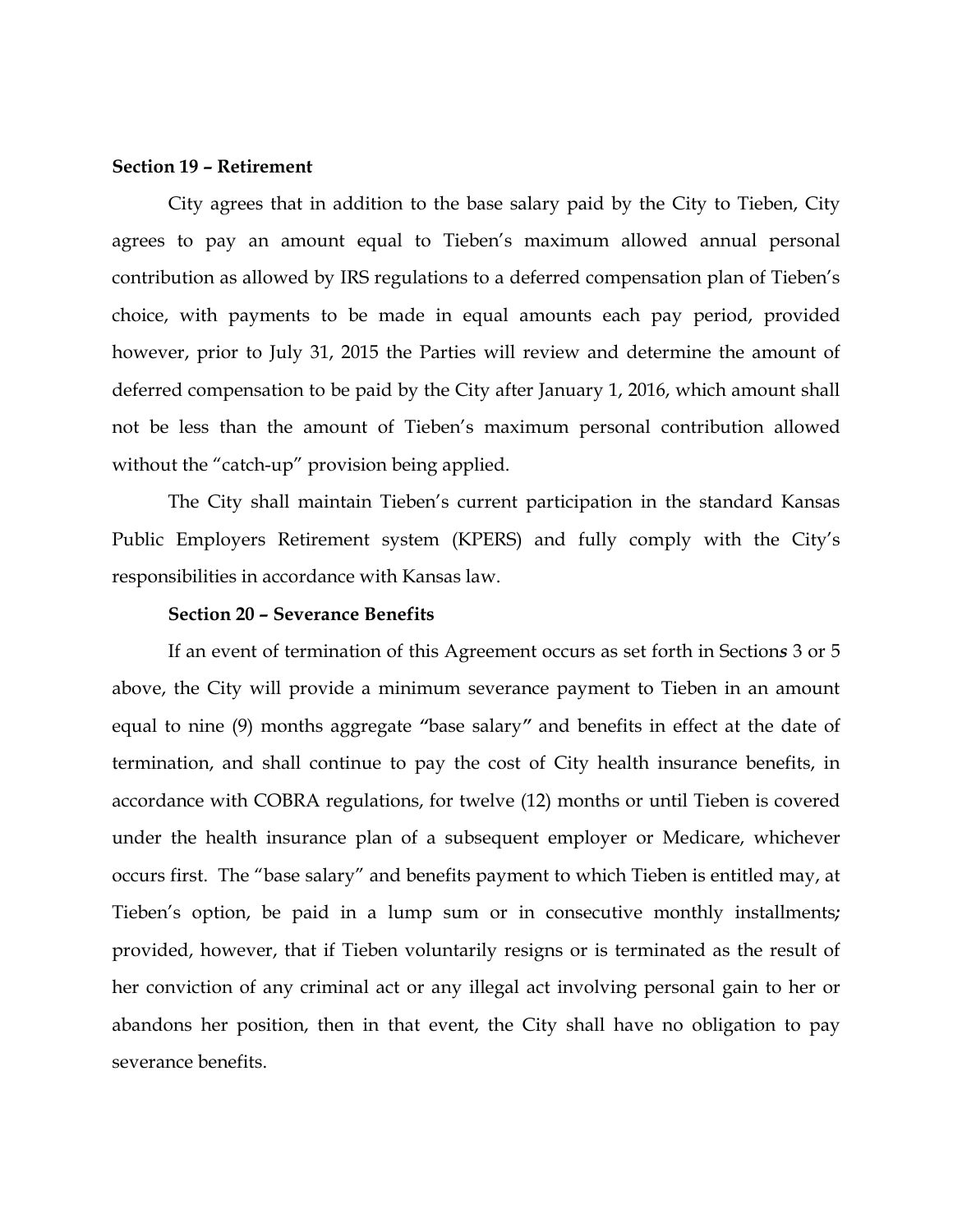## Section 21 - Notices

 Notices pursuant to this agreement shall be given by mail or hand delivered as follows:

| (1) | City:   | Mayor and City Commissioners |
|-----|---------|------------------------------|
|     |         | c/o City Clerk               |
|     |         | P.O. Box 880                 |
|     |         | Dodge City, Kansas 67801     |
| (2) | Tieben: | Cherise Tieben               |
|     |         | 2414 Brock Rd.               |
|     |         | Dodge City, Kansas 67801     |

#### Section 22 - General Provisions

 A. This agreement shall constitute the entire agreement between City and Tieben.

 B. If any provision, contained in this agreement is held to be unconstitutional, invalid or unenforceable, the remaining provisions of this agreement shall be deemed to be in full force and effect as if they have been executed by both parties subsequent to the expungement or judicial modification of the invalid provision.

 C. In the event of an alleged default or breach of this Agreement, the party alleging such default or breach shall provide at least ten (10) days written notice thereof to the other party. If within such ten (10) day period, the other party has remedied the breach or default, no breach or default shall be deemed to have occurred.

 D. This Agreement shall be governed by and interpreted in accordance with the laws of the State of Kansas.

#### Section 24 – Commencement Date

This Agreement shall become binding on the Parties hereto and their heirs, assigns, executors, personal representatives and successors as the case may be, as of January 6, 2014, despite the later execution hereof.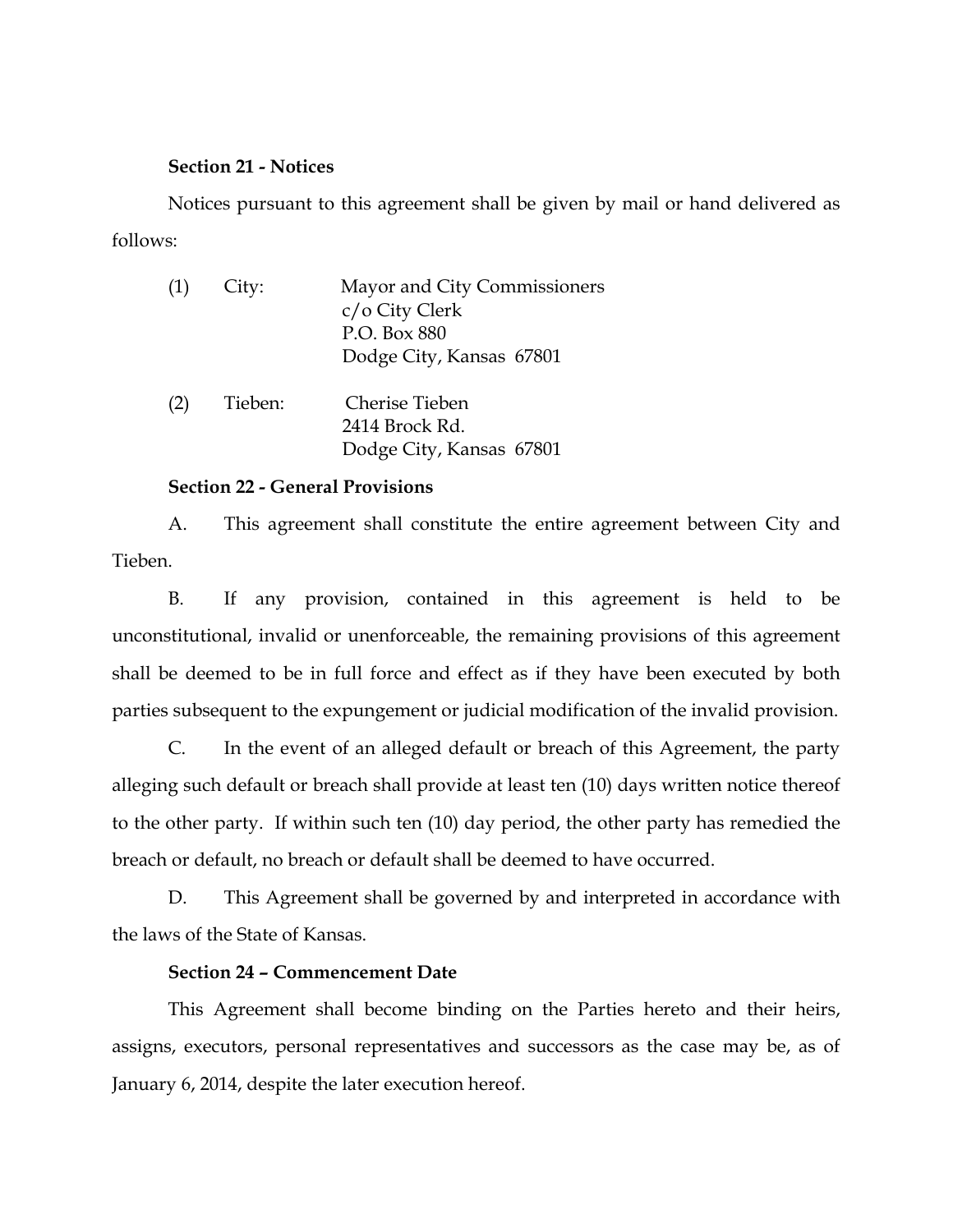IN WITNESS THEREOF, the City has caused this Agreement to be signed and executed in its behalf by its Mayor, and duly attested by its City Clerk, and Tieben has signed and executed this Agreement, the day and year indicated below.

> \_\_\_\_\_\_\_\_\_\_\_\_\_\_\_\_\_\_\_\_\_\_\_\_\_\_\_\_\_\_\_\_\_\_\_\_\_\_\_\_\_ Kent Smoll, Mayor City of Dodge City, Kansas

> Dated this \_\_\_\_\_ day of \_\_\_\_\_\_\_\_\_\_\_\_\_\_, 2014.

ATTEST:

## \_\_\_\_\_\_\_\_\_\_\_\_\_\_\_\_\_\_\_\_\_\_\_\_\_\_\_\_\_\_\_\_\_\_\_\_\_\_\_\_\_ NANNETTE POGUE, City Clerk

(SEAL)

\_\_\_\_\_\_\_\_\_\_\_\_\_\_\_\_\_\_\_\_\_\_\_\_\_\_\_\_\_\_\_\_\_\_\_\_\_\_\_\_\_ Cherise Tieben, City Manager

Dated this \_\_\_\_\_\_ day of \_\_\_\_\_\_\_\_\_\_\_\_\_, 2014.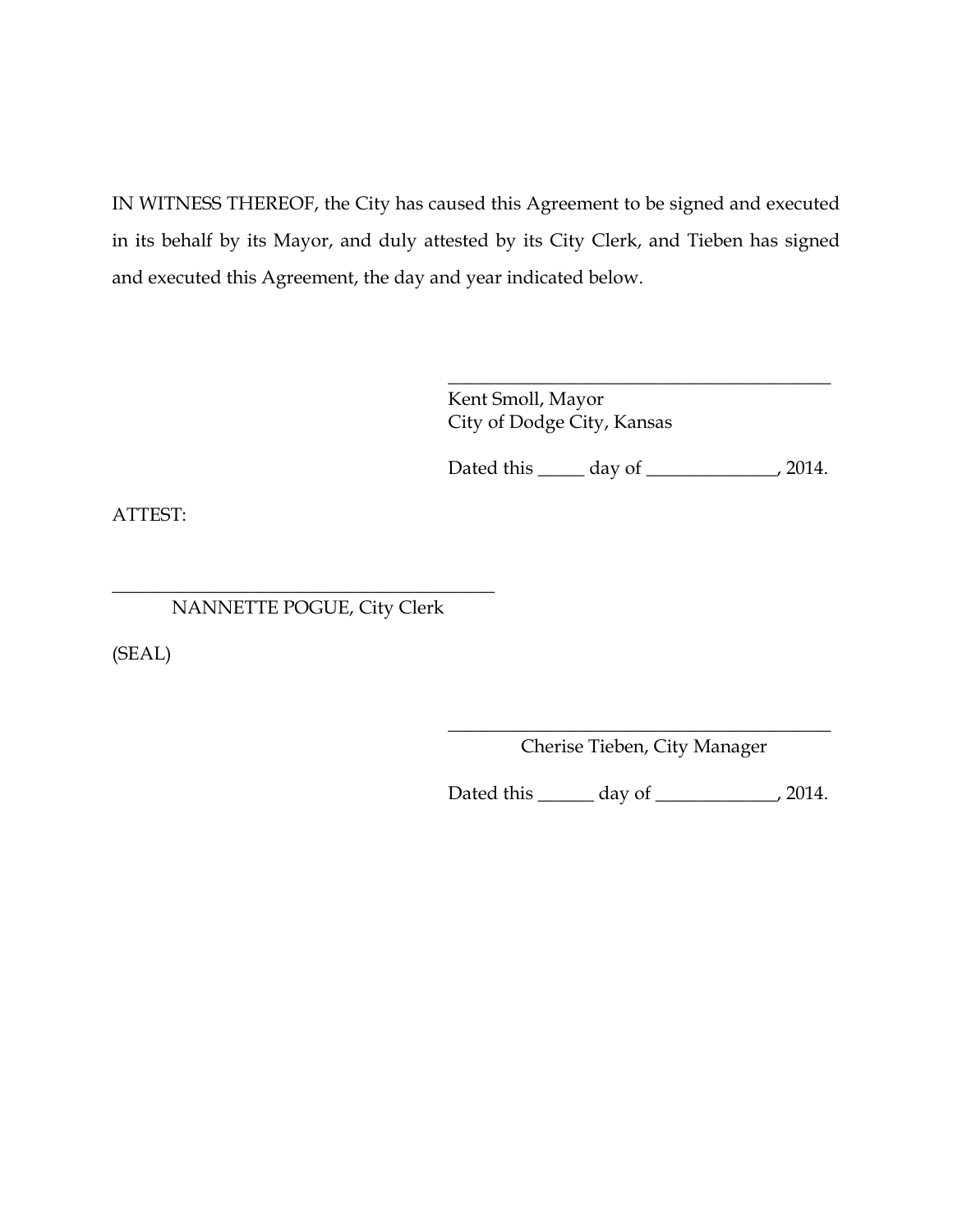806 N. Second Ave. 67801

Phone: 620-225-8100 FAX: 620-225-8144 www.dodgecity.org

# Memorandum

To: City Commissioners From: Cherise Tieben Date: 01-15-14 Subject: Development Corporation Board Agenda Item: New Business

**Recommendation:** Staff recommends the appointment of two members of the City Commission to the Dodge City/Ford County Development Corporation Board of Directors.

**\_\_\_\_\_\_\_\_\_\_\_\_\_\_\_\_\_\_\_\_\_\_\_\_\_\_\_\_\_\_\_\_\_\_\_\_\_\_\_\_\_\_\_**

**Background:** The Dodge City/Ford County Development Corporation is a public private partnership that is governed by a Board of Directors. Due to the participation of the City of Dodge City in this organization, we are allowed to appoint two voting members to the Board of Directors. The Board meets quarterly on the third Thursday of March, June, September and November. The meetings run from noon to 1:00 p.m.

Commissioners Delzeit and Warshaw have been serving in this capacity and are willing to do so again if the Commission so wishes.

**Justification:** Fulfillment of the Dodge City/Ford County Development Corporation bylaws.

## **Financial Considerations:** None

**Purpose/Mission:** Together, we value progress, growth & new possibilities by providing and preparing for the community's future.

**Legal Considerations:** None

**Attachments:** None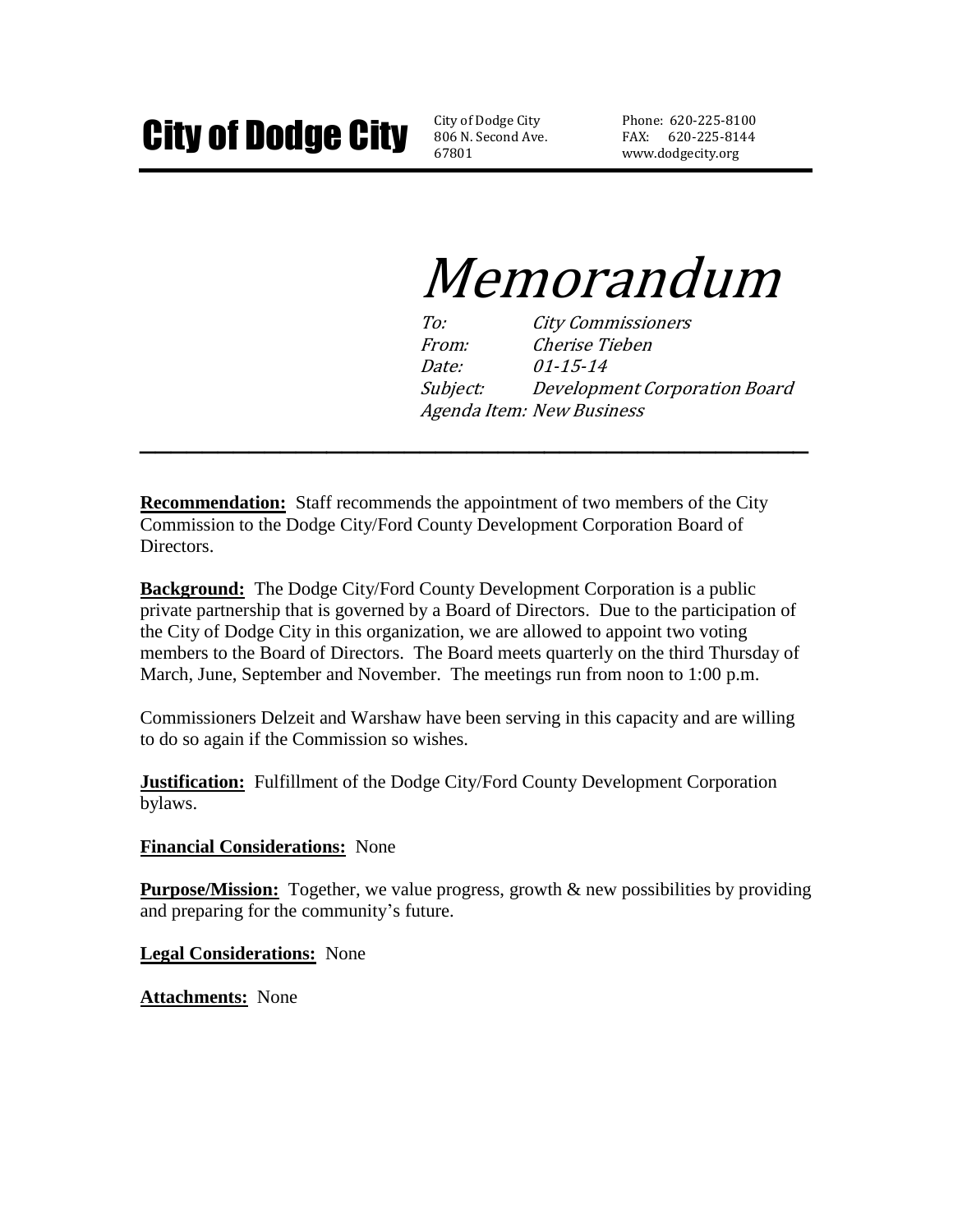## WATER CONSERVATION PLAN City of Dodge City DODGE CITY, KANSAS

#### INTRODUCTION: January 2, 2014

The City of Dodge City endeavors to ensure that its citizens are provided with a dependable water supply for our immediate use and the long term needs of the population. Construction of the well system began over 100 years ago. Our existing source of water is pumped bye wells from the Ogallala Aquifer. There are fifteen wells located throughout the City used for the municipal water supply. An additional eleven well located outside the city limits are used for industrial and irrigation only. The City also has three wells that are no longer pumped, two due to contamination issues, and one well is nonoperational due to damage. We continue to explore acquisition of new water rights and there have been new well sites developed to provide supply to the expanding needs of our community. During times of drought the City has seen the system reach a level of use that would indicate our population be made aware of the resource that we access and the additional strain the higher demand has on its levels. Years where adequate rainfall occur allow the system to operate efficiently, without pressing its limits.

#### MUNICPAL WATER CONSERVATION PLAN:

Our primary objective in developing and utilizing a Water Conservation Plan is to maintain the City's water system to provide the necessary water for the daily activities and maintain levels in the storage facilities to aid in any emergency that may occur. The plan should also make our customers aware that conserving consumption and changing their water use habits and protect our water supply for many generations to come. The efficient use of water also has the beneficial effect of limiting or postponing water distribution system expansion and thus limiting or postponing the resultant increases in costs, in addition to conserving the limited water resource of the State of Kansas

#### WATER CONSERVATION GOALS AND PLAN

The City of Dodge City has used an average of 5.006 million gallons per day for the years of 2010 – 2013. Included in the quantity shown below are:

- 1. Water sold to all residential/commercial/industrial customers.
- 2. Water furnished for public facilities, including public buildings, parks and zoo, swimming pools, recreational facilities, and public landscape areas being irrigated for beautification purposes.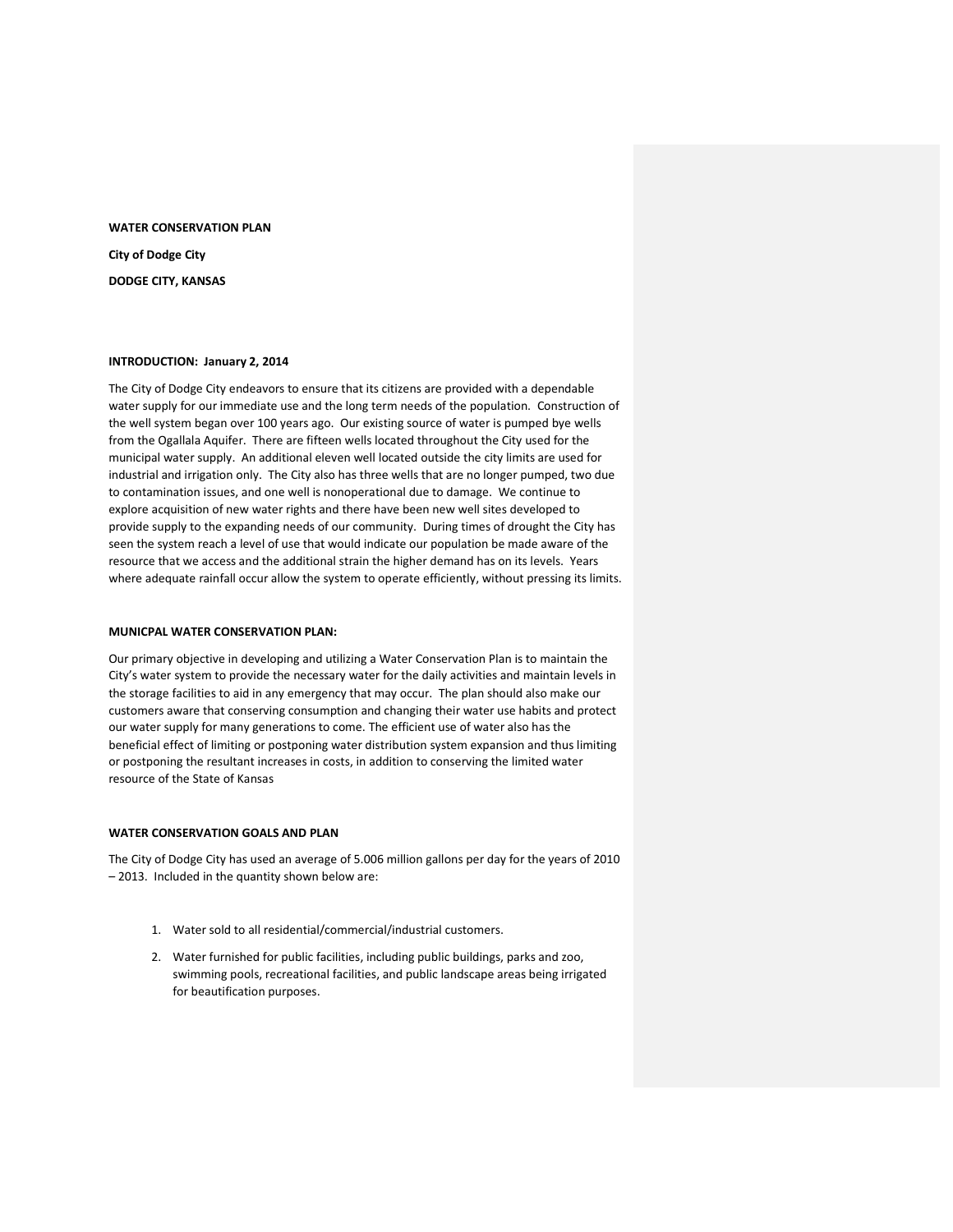- 3. Leaks in the distribution system.
- 4. Water used by National Beef is in addition to the 5.006 average for the City.
- 5. Water metered or sold for construction purposes in and around the city.

Dodge City is located in water use Region 4, in accordance to the 2010 Kansas Water Use report as published by the Kansas Department of Agriculture Division of Water Resources Office. The table below compares the City's water use history, in gallons per capita per day (GPCD), to the average GPCD for cities in Region 4.

| AVERAGE GPCD USE FOR PUBLIC WATER SUPPLIERS BY REGION AND SIZE |                |      |      |      |      |      |                |
|----------------------------------------------------------------|----------------|------|------|------|------|------|----------------|
| KANSAS, 2007-2011                                              |                |      |      |      |      |      |                |
| <b>REGION</b>                                                  |                | 2007 | 2008 | 2009 | 2010 | 2011 | <b>AVERAGE</b> |
| Region                                                         | 4              | 170  | 168  | 156  | 168  | 196  | 172            |
| Dodge<br>City                                                  | 4              | 259  | 203  | 172  | 164  | 199  | 199            |
| Garden<br>City                                                 | $\overline{2}$ | 196  | 190  | 179  | 204  | 226  | 199            |
| Liberal                                                        | $\overline{2}$ | 176  | 188  | 163  | 179  | 200  | 181            |
| Hays                                                           | 5              | 96   | 92   | 85   | 91   | 99   | 93             |
| Ashland                                                        | 4              | 215  | 200  | 213  | 218  | 276  | 224            |
| <b>Bucklin</b>                                                 | 4              | 175  | 147  | 139  | 148  | 175  | 157            |
| Cimarron                                                       | 3              | 387  | 299  | 258  | 275  | 313  | 306            |
| Jetmore                                                        | 4              | 185  | 178  | 171  | 175  | 222  | 186            |
| Ford                                                           | 4              | 265  | 295  | 274  | 249  | 289  | 274            |

As the average for the City of Dodge City exceeds the average for the Region and the goal previously set in 2003 for 180 GPCD<sup>2</sup>; our recent usage is down from 259 GCPD in 2007 and 203 GPCD in 2008. Efforts need to continue to improve the City's GPCD usage.

The City's 5-year average GPCD of 199 is 14% above the regional average of 172 and exceeds the goals previously set in 1994; therefore the City desires to set a water use conservation goal for usage not to exceed 170 GPCD based on the regional average of the last five years (2007 – 2011).

Commented [c1]: Need to research where this goal came from. I am thinking it is to low.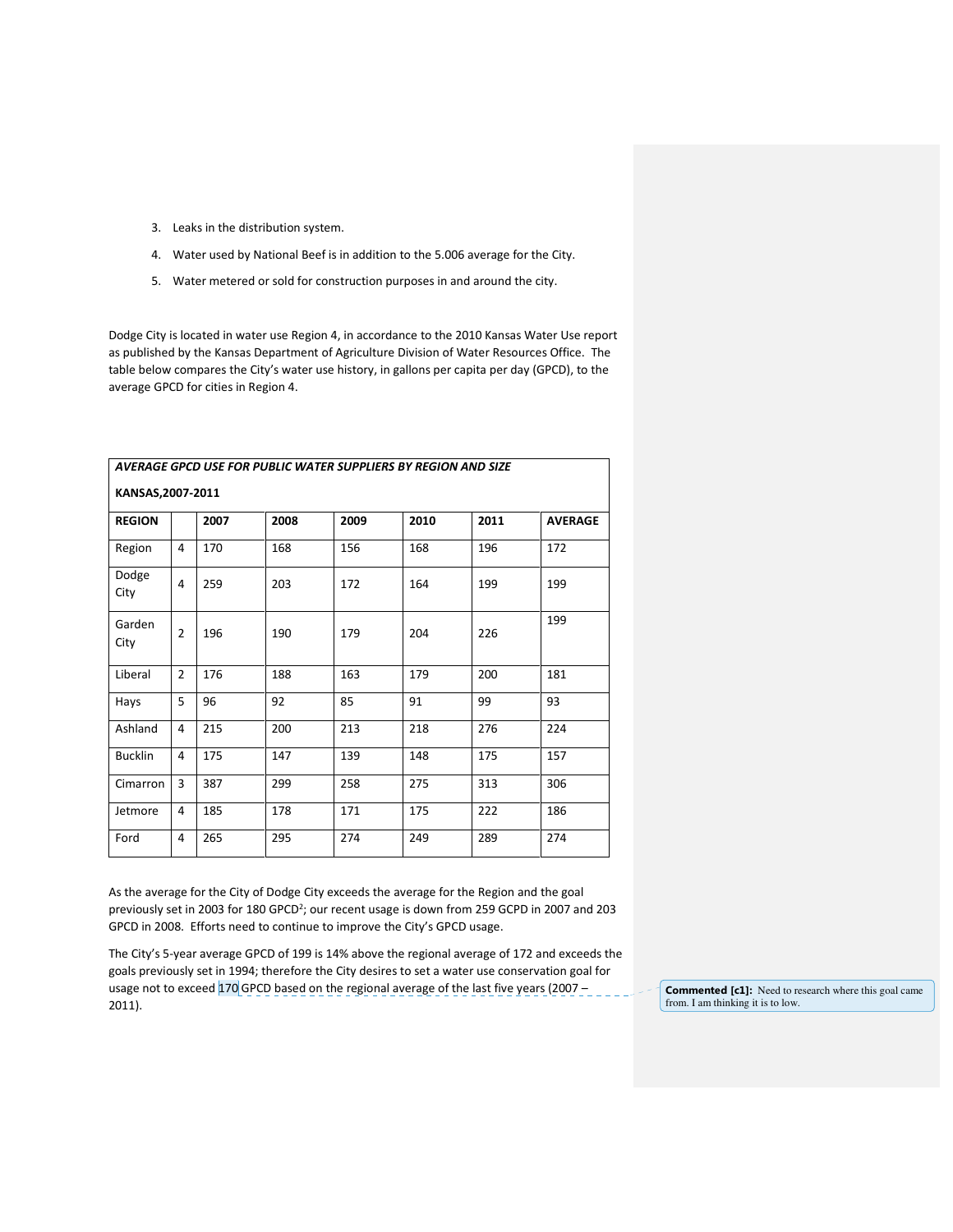1. Kansas Department of Agriculture, Division of Water Resources; Kansas Municipal Water Use 2012

#### 1.0 EDUCATION:

A method of education is to continue to have the necessary information available for our citizens. As the City's water bills continue to be the post card type, a limited amount of space is available for passing along information directly to the customers. Often it is used to provide other information regarding office holidays and information not pertaining to water.

The City will be implementing the following education methods to promote conservation practices beginning in 2013.

1.1 The City water bill currently show the total number of gallons used during the billing period and usage from the previous year. This will help the customer compare and evaluate if they can improve their conservation practices.

1.2 Water Conservation tips will be provided on the water bills from April through October with the emphasis on conservative practices for residential lawn and garden care as space allows.

1.3 With the help from the City's PIO, Water Conservation articles will be submitted to local news media, including the newspaper, radio stations, city web page and television.

1.4 Each year, the City Utility Department will provide information for grade school students to help the children understand the ways they can help conserve water.

1.5 The City will display water conservation tips at the Water office and other public exposure points within the City offices.

#### 2.0 PRACTICE:

It is said that it is better to lead by example than by force. So the City will start the following practices;

2.1 The example will be set by the City of Dodge City, with conservative watering and accountability for its own watering practices.

2.2 The City will grant water conservation awards to residents who design and who maintain moderate to low water consuming landscape.

2.3 A low water use demonstration plot, including zeroscape techniques will be established by the Parks/Forestry Division showing how water conservation landscaping can be utilized in residential and commercial areas. The demonstration area will use low water demand grasses and shrubs, limited turf areas and efficient irrigation systems, as well as, use of various types of mulches suitable for the Dodge City area.

2.4 Departmental water usage reports will be distributed to all Department Heads monthly to justify water usages within their departments.

Commented [c2]: I do not like the water bill method. It would be better if more information could be provided to our customers.

Commented [c3]: Not completely sure this is possible What would be the standards for the award.

Commented [k4R3]: We discussed a placard to be displayed in the yard of the recognized resident/business in conjunction with media coverage.

Commented [k5]: If there is an existing site, signage stating such for the public might be considered.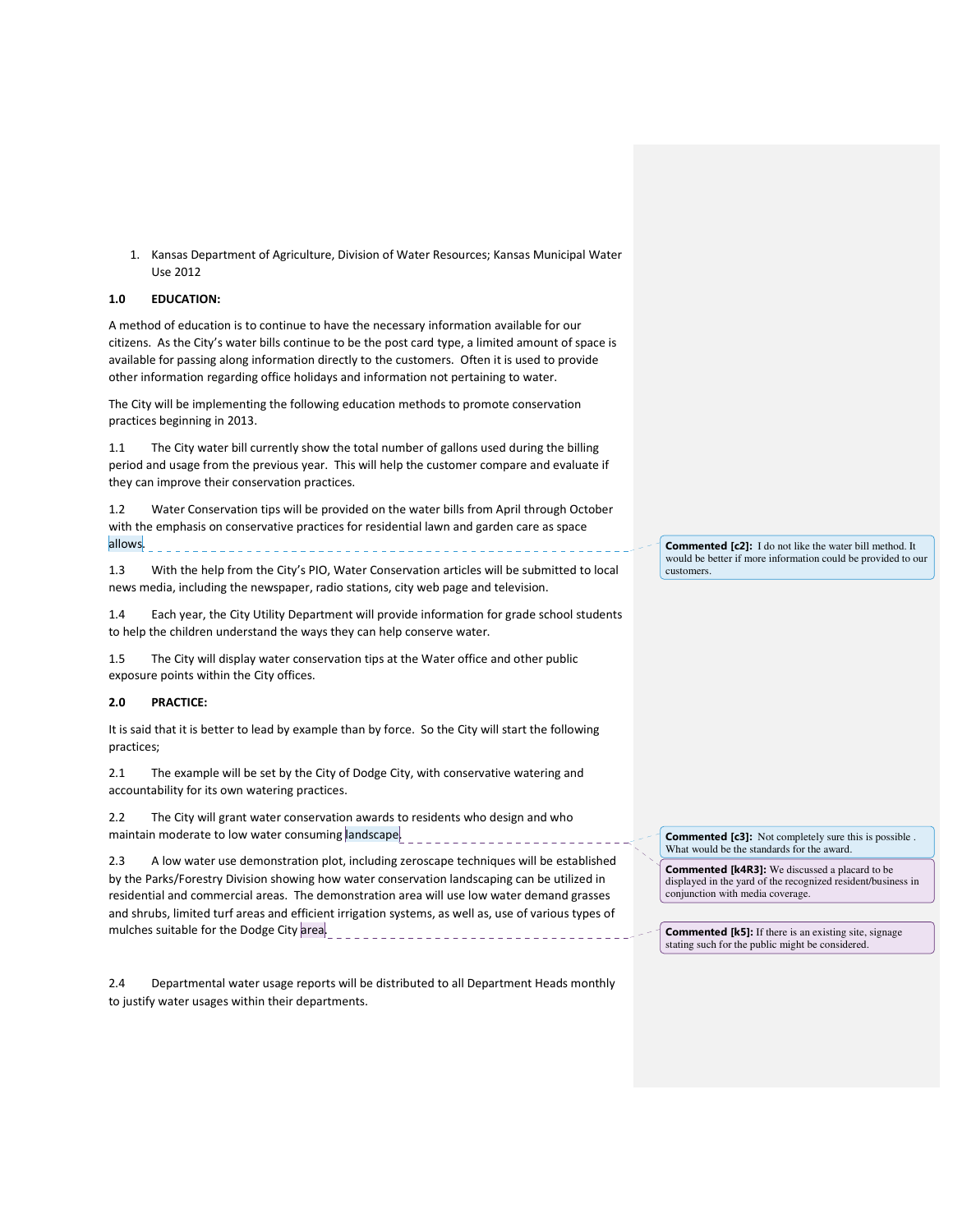2.5 Irrigation of greens and tees at the golf course were converted to use reclaimed water from the water reclamation plant built in 2011.

#### 3.0 MANAGEMENT:

Dodge City replaced and/or completely reconditioned all its well head meters in 1992 as part of a new utility monitoring and control system. These meters are read by the utility monitory system continuously but also provide a monthly total readout approximately the last day of each month. The meters are also physically read and an accuracy calculation performed to make sure they are within 2% variance of the gallons pumped per the SCADA system

All residential, commercial and industrial customers are currently metered. The City has continued to replace manual read meters with radio read meters and has reached 80% completion. Any new meters installed are radio read meters to increase the efficiency of reading the meters. There is a program in place to replace meters as they are deemed unreliable or nonfunctioning.

The City's leak detection program involves the meter reader and Navaline. Obvious leaks including leaking services from meters to main are documented and repaired as quickly as circumstances allow. Leaking services from the meter to the building are the responsibility of the occupant. If discovered by the City, the occupant is notified of these leaks and required to make repairs. If the customer refuses to repair the leak after 48 hours of being notified, the City may shut-off the service and remove the meter. This will not only prevent loss of water, but in some cases will prevent damage to property other than the occupants.

Water pressure is monitored continuously using the SCADA system at 703 W. Trail St. There are multiple points where pressure readings are taken throughout the City. These come from well sites, tower locations and the reservoir. Residential pressure is checked when an inquiry or concern is expressed by a customer.

Water use rates are set by resolution with a CPI adjustment clause requiring an automatic adjustment annually. Customers are billed for the amount of water used as well as the following base fees. Current 2013 rates are as follows:

Commented [c6]: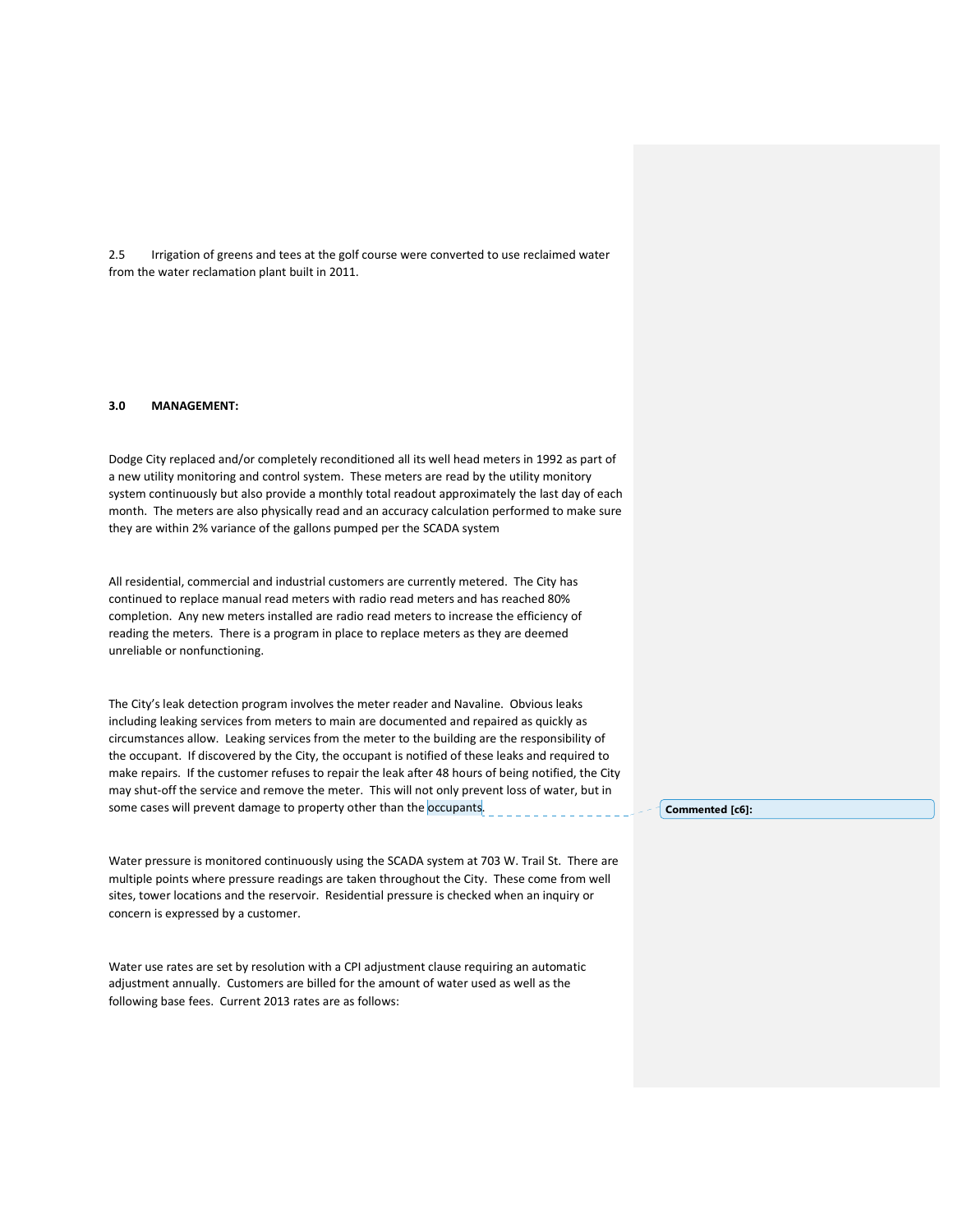| Water Base Fee          | \$7.65  |        |
|-------------------------|---------|--------|
| Sewer Base Fee          | \$15.45 |        |
| Rate per 1000 gal Water |         | \$2.04 |
| Rate per 1000 gal Sewer |         | \$2.09 |

#### 4.0 MANAGEMENT CONSERVATION PRACTICE

The City understands that a plentiful water supply will assure our future. With that in mind the City has been using recycled wastewater since the early 1980's. The South Reclamation area sent to irrigation pivots 1.5 billion gallons of recycled wastewater in 2012. We have expanded the use of recycled water to significant levels in the North zone of the City as well. Our Wastewater Reclamation site processed 90 MG of wastewater in 2012. This recycled water was used to irrigate Mariah Hills Golf Course and saved the emergency well #13 19 MG. These reclamation sites are beneficial to the community as a whole and vital to the preservation of our water table that has seen little to no recharge in many years.

The City wants to continue to be a good steward of water use by repairing or if at all possible preventing leaks. Our billing system provides valuable data to initiate investigation into variances of consumption within the City's system.

4.1 All source water is metered and an accuracy test will be conducted every five years beginning in 2013. Meters will be repaired or replaced as needed based on their accuracy results. Source water meters will be repaired or replaced within two weeks when malfunctions occur.

4.2 All meters for source water are read at least on a monthly basis and meters at individual service connections will be read at least once every two months.

4.3 The City currently utilizes a portion of its treated wastewater to irrigate approximately 2900 acres of farmland.

4.4 The recently constructed Water Reclamation Plant in the north part of town has been designed to supply irrigation water to the Mariah Hills Golf Course and is permitted so that other sites can be added in the future. At some point in the future, the well currently used at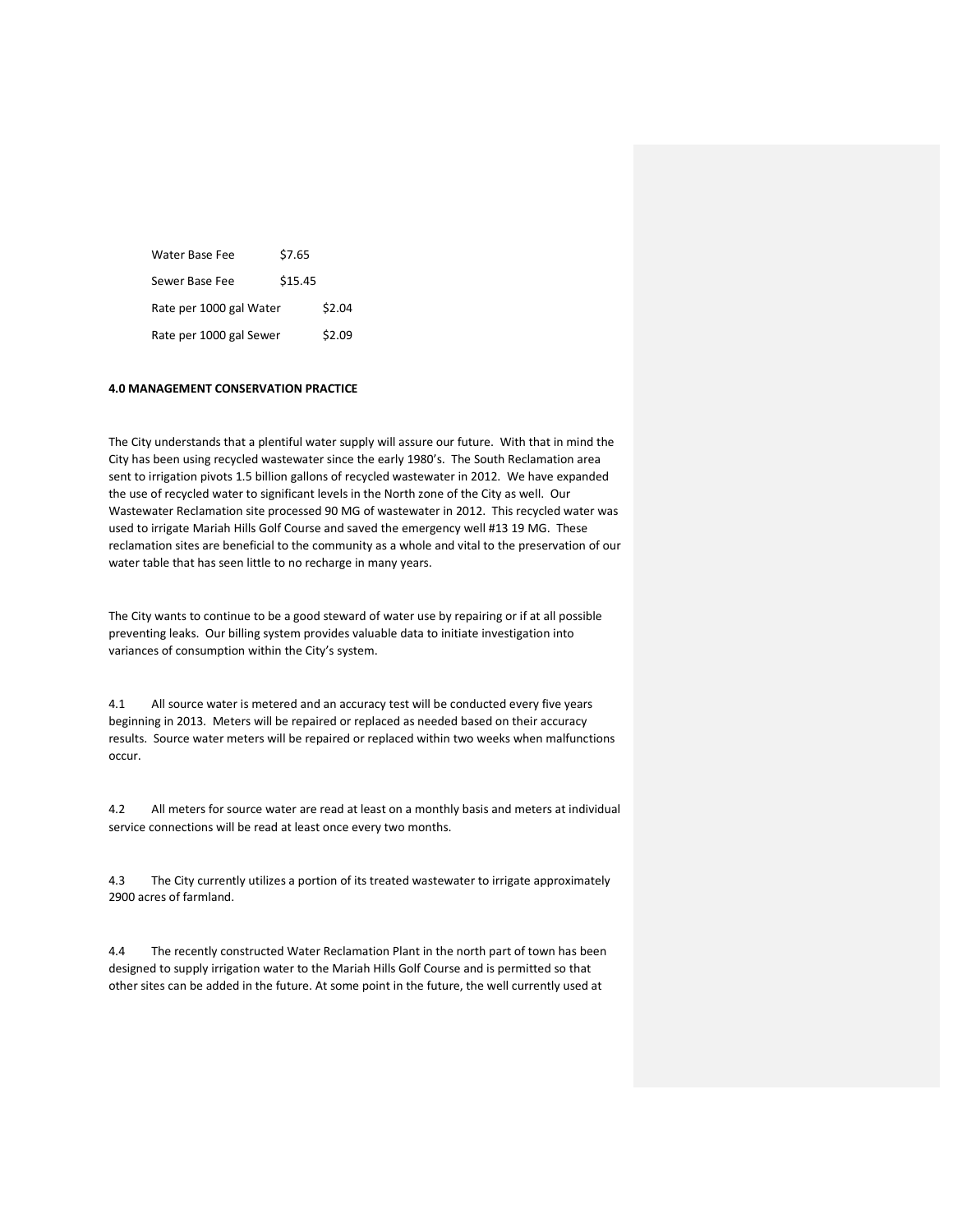Mariah Hills for irrigation will be return to emergency municipal use as it was originally permitted.

4.5 Our ongoing leak detection and repair program will continue to be utilized to target unusual consumption within the system. Our billing system is first line of defense for service lines. A closer inspection of water system will be initiated whenever the amount of unsold water exceeds 20 percent of the total source water for a four month time period beginning January, 2013.

4.6 The City may need to consider a proposal to change the City water use rate schedule. Any change will be presented to the City Commission. A proposed rate schedule with an increasing block rate will encourage conservation practices. This will create a situation which will require users to pay more if they choose to exceed a conservative use.

4.7 City irrigation systems will also need to be programmed to operate with conservation practices as a priority. Watering shall occur during early morning hours for minimal evaporation. Irrigation shall be set to eliminate water dependency. The City should encourage landscaping with drought tolerant plants.

4.8 Water sales are based on the amount of water used and the gallons are clearly stated on the bill.

#### 5.0 REGULATION:

Dodge City currently has no specific water conservation regulations for irrigation/sprinkler systems. The following regulations for irrigations systems should be reviewed;

5.1 Regulations to control irrigation system design and installation will be considered. All plans for such systems would require City review and approval prior to installation by the Inspections and Development Services Department.

5.2 Separate meters will be required on all irrigation systems which irrigate more than 1 acre of turf.

#### 6.0 DROUGHT/EMERGENCY CONTINGENCY:

The City of Dodge City addresses its short-term water shortage problems through a series of stages based on conditions of supply and demand with accompanying triggers, goals and actions. Each stage is more stringent in water use than the previous stage since water supply conditions are more deteriorated. The City Manager is authorized by ordinance #2914 to implement the appropriate conservation measures. The purpose of the ordinance is to provide for the declaration of a water supply watch, warning and emergency and the implementation of voluntary and mandatory water conservation measures throughout the City in the event a drought stage is declared.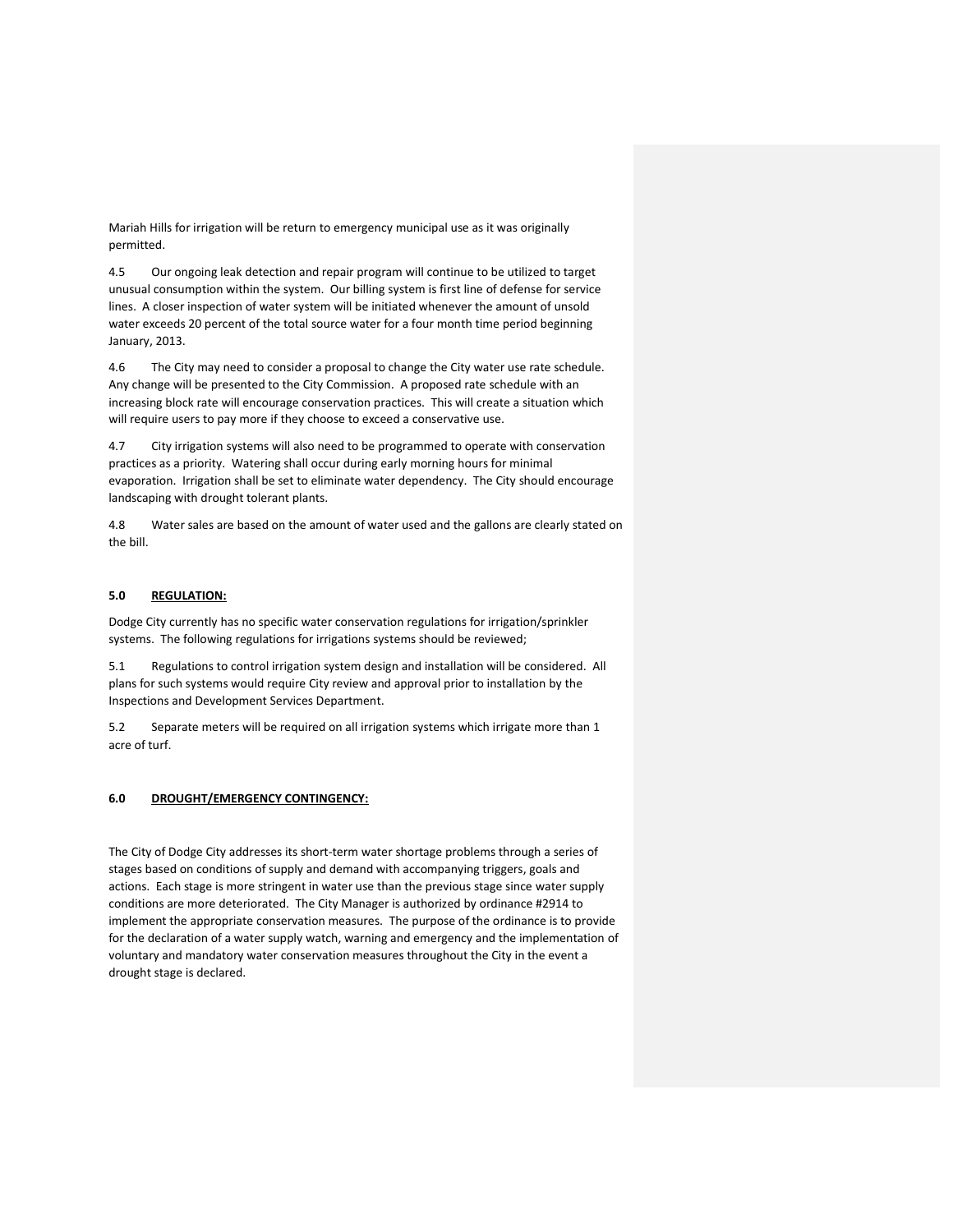The City of Dodge City requires the implementation of a drought/emergency contingency when one of the following occurs:

#### 6.1 STAGE 1: WATER WATCH

The goals of this stage are to heighten awareness of the public on water conditions and to maintain the integrity of the water supply system. A water watch may be declared if one or more of the following occur.

- a. City's water storage falls below 75%.
- b. Demand for five days exceeds an average of 10.75 million gallons per day. Under a water watch the public is made aware of water conditions and is encouraged to participate in water conservation efforts.

Education Actions are as follows:

- a. The city will make news releases to the local media (print, radio, TV, online web) describing present conditions and indicating the water supply outlook for the upcoming season, along with water saving tips.
- b. Previous months summaries of precipitation, temperature, water levels and storage will be made public at the beginning of each month
- c. Water-saving tips will be displayed at the billing office as there is not room on the bill itself.

#### Management Actions

- a. Minimal washing of City vehicles and equipment and flushing of hydrants will be rescheduled.
- b. The City wells will be kept operational in regards to maintenance and equipment failure.
- c. Leaks will be repaired within 48 hours of detection.
- d. Reduce watering times on parks and public grounds by 10%.

6.2 STAGE 2: WATER WARNING

Commented [c7]: Is this just City Vehicles or are we asking the public to do this as well.

Commented [k8]: Again, pulled from previous plan, since it is grouped w/ other City actions I would say another "example" to the public with only the City vehicles.

Commented [c9]: What's the normal time frame.

Commented [k10]: Main breaks are taken care of immediately. Other leaks ie service lines are as crew permits with consideration to the level of leak and the amount of equipment/manpower required. Main breaks always trump service leaks.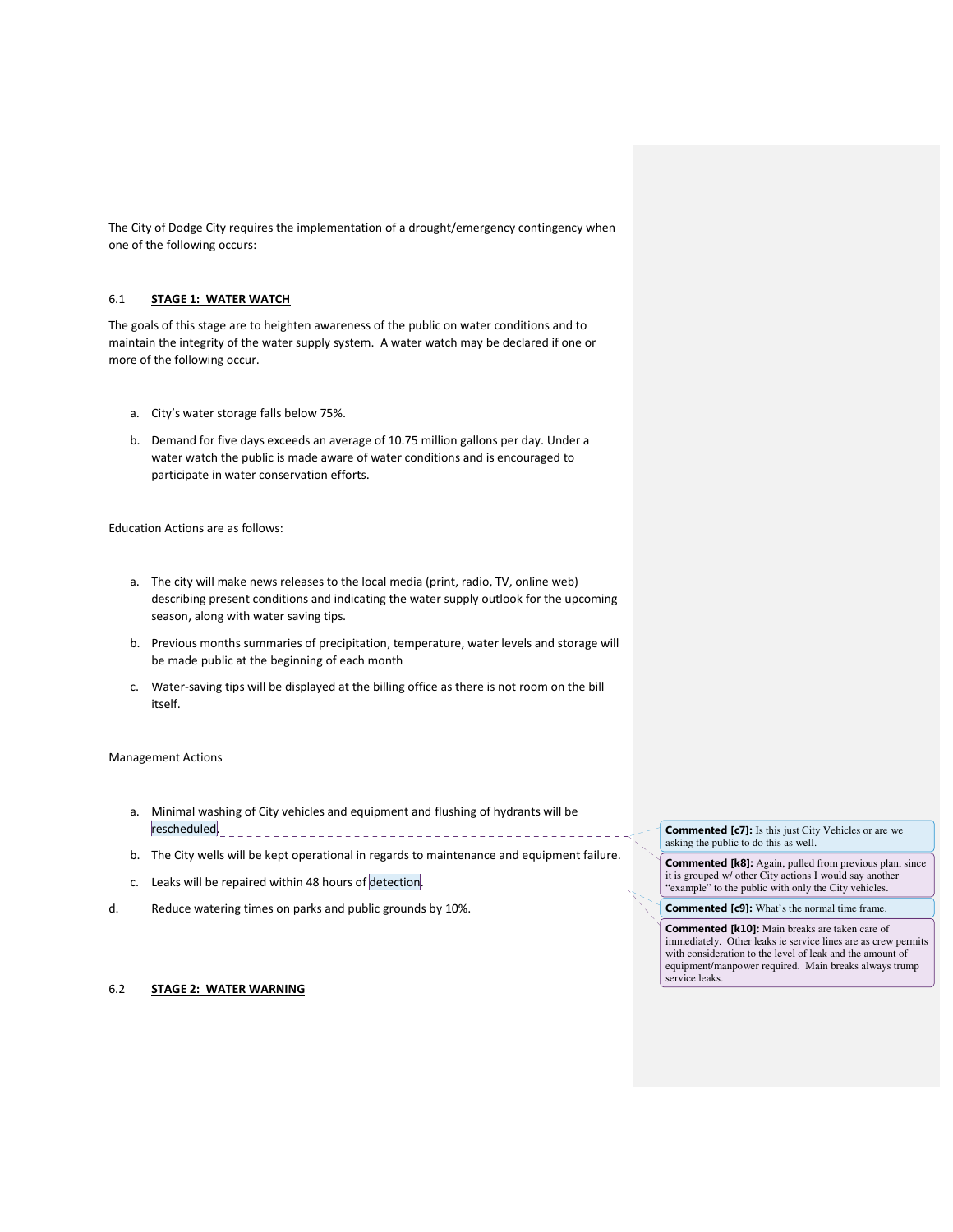The goal of this warning stage is to reduce peak demand consumption by 20% and to reduce overall consumption by 10%. In order to meet these goals, the following actions will be undertaken:

- a. When the water tower storage falls below 65% or the underground pumping station has fallen below 50%, or a mechanical failure happens at either location.
- b. Demand for a three day average exceeds 12.0 million gallons.

At this stage the following actions will be taken:

- a. Weekly news release describing existing conditions and projecting the water supply outlook for the following week.
- b. Totals for rainfall, water consumption and storage will be published weekly with a summary of temperature.
- c. Conservation tips for both inside and outside will be printed on the monthly water bill and posted on counter at City Hall.
- d. Water conservation articles will be provided to the media.

In addition, management activities by the City will include:

- a. City water supplies will be monitored daily.
- b. All leaks discovered will be repaired within 24 hours.
- c. Well # 13 and Well # 14, available for stand-by emergency use, will be prepared for service. Watering from Well #13 at the Municipal Golf Course shall be minimized. Reuse water, provided by the North Reclamation Plant, will be under restrictions only per its permit.
- d. Reduce watering on parks and public grounds to every third day not including Mariah Hills Golf Course and City athletic complexes
- e. The City will continue to observe water conservation practices, review the monthly water use for their departments and make use of the information to see where further reductions might be made.

Regulation Actions are as follows:

Commented [c11]: Do we really want to use peak demand.

Commented [k12]: I do not know if the state allows this to be one or the other, pulled from previous plan.

Commented [k13]: Peak demand would speak to the overall watering within the population it is the easiest most direct way to meet this number, overall consumption would apply to the public being more aware and reducing water use.

**Commented [k14]:** Radio read meters of the newest version have a log that can be pulled. It can be done manually for any meter from the previous read.

Commented [c15]: Do we have the capabilities of monitoring water usages more often than monthly. For instance City owned and high usage businesses around town.

Commented [p16]: Don't give away the reuse water if you're going to restrict the use of well 13.

Commented [c17]: Do we say water usage reports will be sent out to all department heads so that water usages can be monitored and high usage irrigation can be looked at .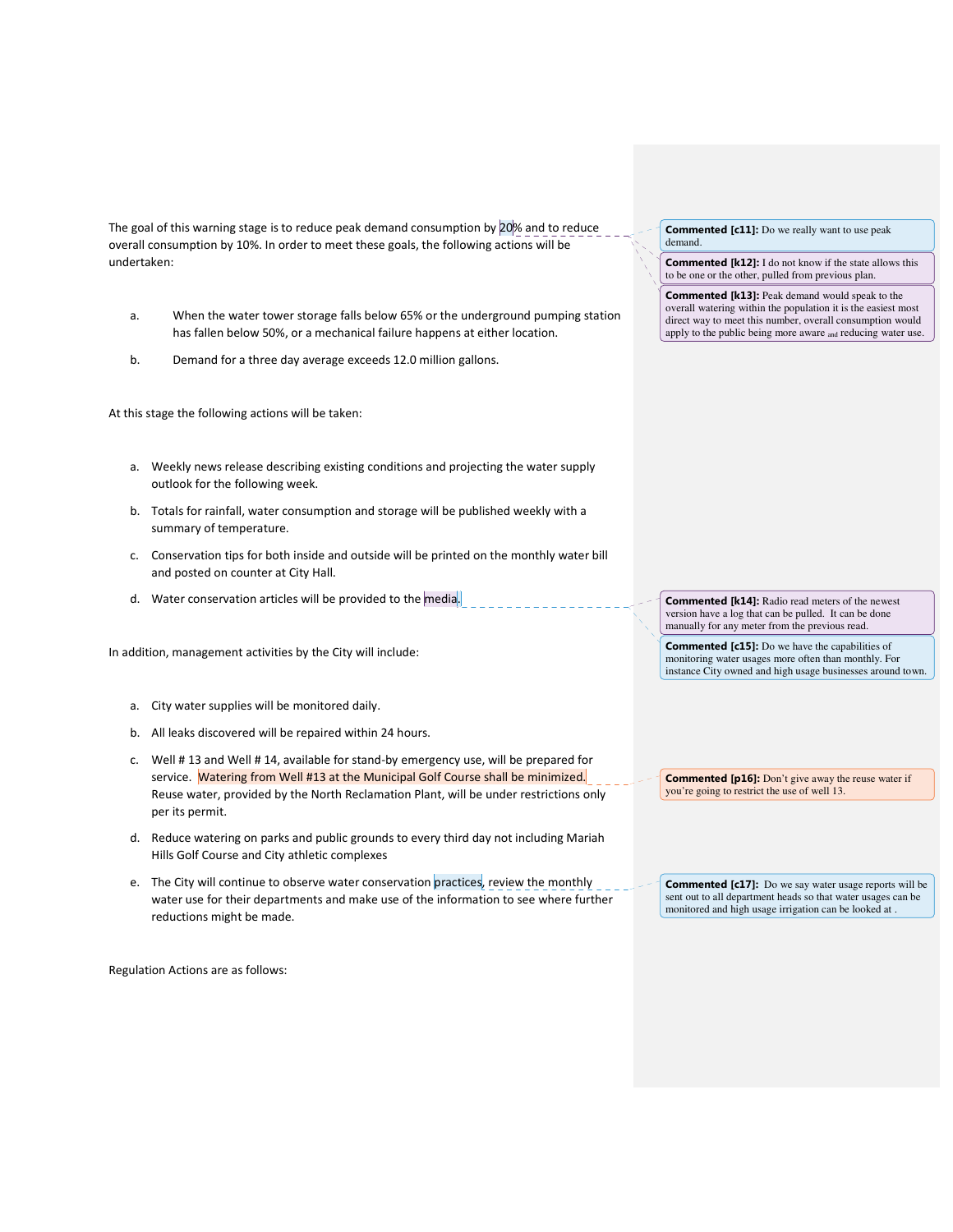- a. Outdoor water use, including lawn watering and car washing will be restricted to before 10:00 am and after 9:00 pm
- b. Golf course will water tees and greens after sunset.
- c. Refilling of swimming pools will be allowed one day a week after sunset.
- d. Waste of water will prohibited, water warning will be issued to customer.

#### 6.3 WATER EMERGENCY

This measure will be triggered by any one of the following conditions:

- a. The total City storage has fallen below 55% or
- b. Demand for two days is in excess of 14.0 million gallons.

The goals of this condition are to reduce peak demands by 40% and the overall consumption by 25%. The following actions will be taken:

Education Actions will be as follows:

- a. Make daily news releases to local media describing current conditions and giving the following day's supply projections.
- b. Summaries of total rainfall, water consumption and storage will be published weekly along with average temperatures.

Management activities by the City will include:

- a. City water supply is monitored daily by the SCADA system and personell.
- b. Leaks will be repaired within 12 hours of detection.
- c. Mariah Hills Reduce irrigation on tees and fairways to every third day. Hand water greens and reduce green structure irrigation by 10%. Eliminate irrigation from tees to fairways. All watering at the clubhouse and driving range would be shut off, until further notice.
- d. Athletic Fields Reduce irrigation on common areas and non-essential fields to every third day. Reduce overall watering times by 10%.

Commented [k18]: To our knowledge the well#13 is still being utilized for watering purposes and not seeing irrigation during the heat of the day reinforces the City's conservation to public

Commented [p19]: We don't water the golf course during the day except for syringing greens. Under the new permit we can't water unless a staff member is present.

Commented [c20]: How do we enforce this.

Commented [k21]: The most indirect would be to depend on citizen and involve our employess on the ground to report to the dept deemed responsible for contacting citizens.compliance and the phone calls we receive as well as our crews that are out in the city daily. A door tag that notifies them of less than desirable practice could be left by anyone and as is currently the case we handle the majority of calls at PW and billing .

Commented [c22]: How do we enforce this. Who issues the warnings

Commented [p23]: What does waste of water mean.

Commented [k24]: At this level of consumption we put the City at an elevated risk should an event require significant water we would be pressed to meet it and if any part of the system were to fail, we would not be able to meet it.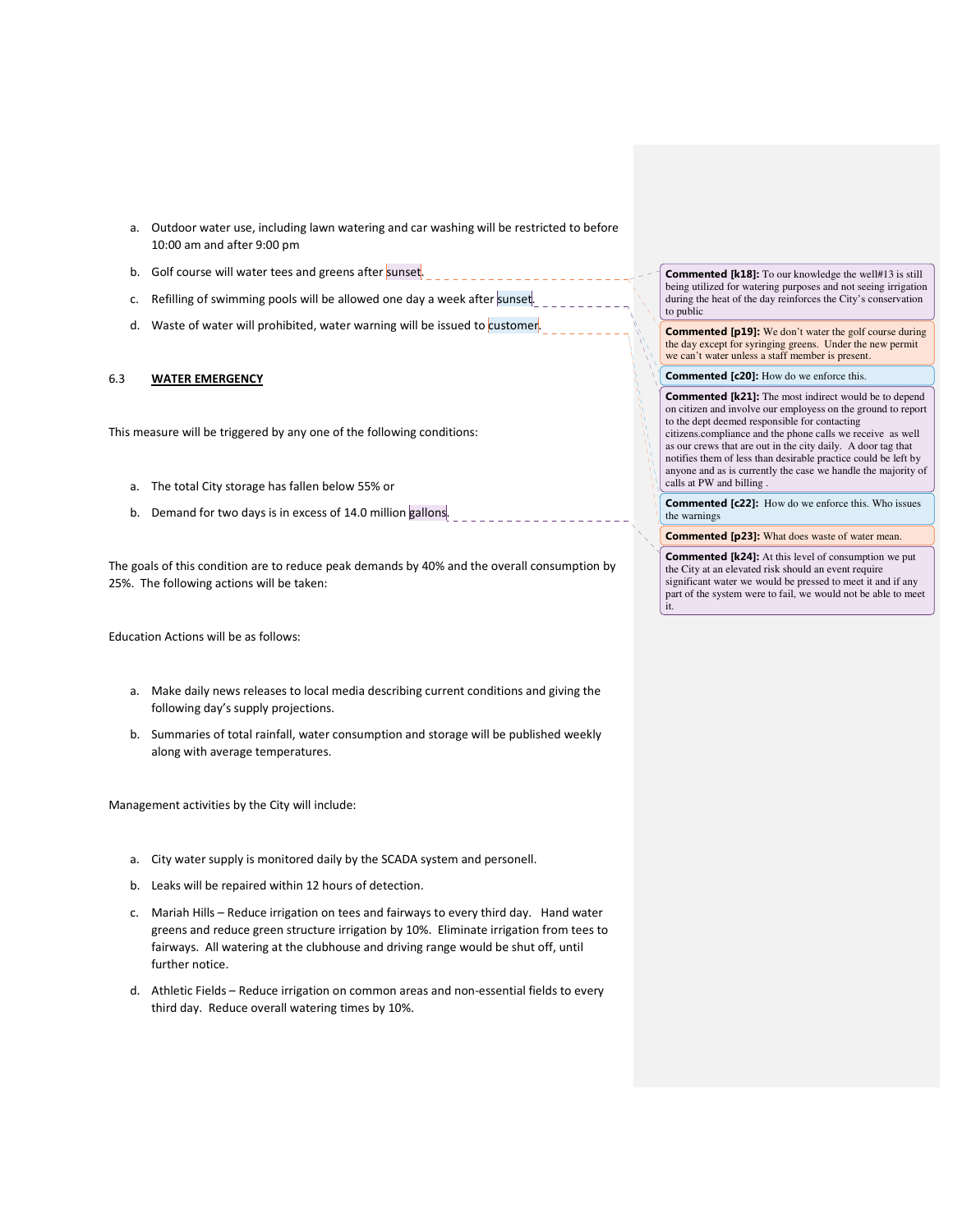- e. Parks & Public Grounds Reduce watering times an additional 10% from previously established levels.
- f. The standby well #13 at the Golf Course will be connected to the City's system until the emergency has passed if deemed necessary by Public Works, Parks and City Manager's Office.

Regulation Actions are as follows:

- a. Outdoor water use will be banned.
- b. Waste of water will be prohibited. Fines will be issued as per City code.

#### 7.0 PROVISIONS FOR PLAN REVISION, MONITORING AND EVALUATION:

Dodge City will continue to review its management practices on a monthly basis, reviewing totals for water pumped, water sales and water leaks. Having a continuous review of data will prevent us from falling behind on goals stated in this plan. As problems are detected, they will be corrected as soon as possible. With the intention of maintaining our goals set within this plan; the Utility Department will continue to review the water conservation practices of City Departments and pass that information to Department Heads so that they may best evaluate where they might improve their usage and practices.

The City of Dodge City Municipal Water Conservation Plan will be reviewed during the month of March each year and more frequently as water conditions are deemed to be under a shortage or drought conditions. If the water conservation GPCD goals for the previous year are not met, the City will review the data collected from the previous year in relationship to the status and effectiveness of the conservation practices that are outlined in our plan and will provide a status report to the Division of Water Resources (DWR) and Kansas Water Office (KWO) with our current water consumption in relation to our yearly allocations. Upon review it may be determined that additional water conservation practices may need to be taken to achieve and maintain its water use conservation GPCD goals.

Commented [k25]: Easily done via email.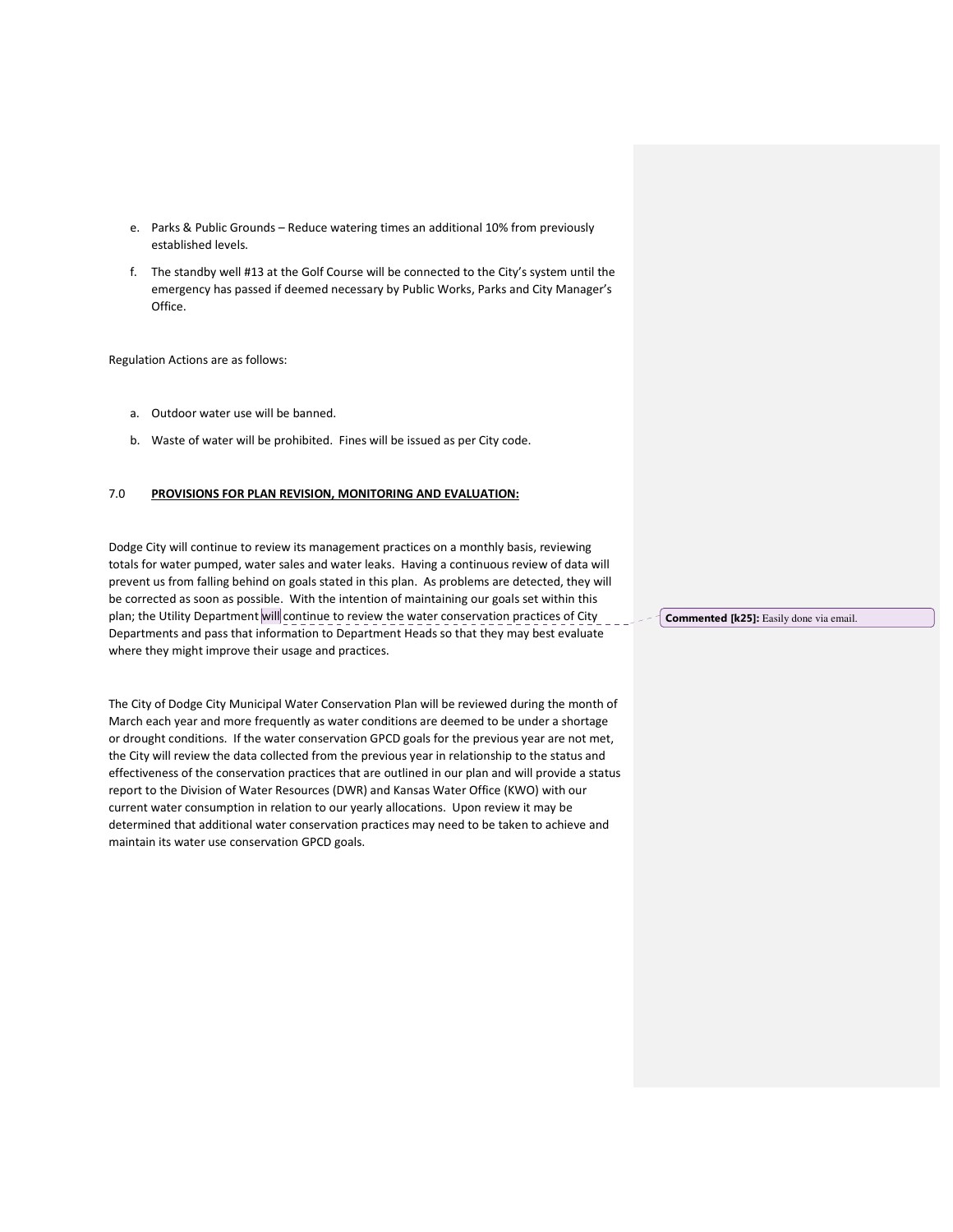## **WATER DROUGHT/EMERGENCY ORDINANCE**

Ordinance No.

An ordinance authorizing the declaration of one of three progressive stages of a water supply conservation and / or water supply shortage which shall conserve or curtail the use of water within the City of \_\_\_\_\_\_\_\_\_\_\_\_\_\_ ("the City"); establishing three stages of water conservation measures for the City; a water watch, warning or emergency; establishing procedures and voluntary and mandatory conservation measures; authorizing the issuance of administrative regulations; and prescribing certain penalties.

## **Be it Ordained by the Governing Body of the City of \_\_\_\_\_\_\_\_\_\_\_\_\_\_\_.**

Section 1. Purpose. The purpose of this ordinance is to provide for a progressive water supply conservation program, including the declaration of a water supply watch, warning or emergency and the implementation of voluntary and mandatory water conservation measures throughout the city in the event such a watch, warning or emergency is declared by the governing body of the City.

Section 2. Definitions.

- (a) "Water", as used in this ordinance, shall mean water available to the City of for treatment by virtue of the City's water rights, water supply, water supply contracts or any treated water introduced by the City into its water distribution system, including water offered for sale at any coin-operated site.
- (b) "Customer", as used in this ordinance, shall mean the customer of record using water for any purpose from the City's water distribution system and for which either a regular charge is made or, in the case of coin sales, a cash charge is made at the site of delivery.
- (c) "Waste of water", as used in this ordinance, includes, but is not limited to: (1) permitting water to escape down a, street, roadway or other surface intended for vehicle driving purposes, and / or any gutter, ditch, or other surface drain; or (2) failure to repair a controllable leak of water due to defective plumbing.
- (d) The following classes of uses of water are established for the purposes of this ordinance:

## **Class 1:**

Water used for outdoor watering; either public or private, for gardens, lawns, trees, shrubs, plants, parks, golf courses, playing fields, swimming pools or other recreational areas; or the washing of motor vehicles, boats, trailers, or the exterior of any building or structure.

## **Class 2:**

Water used for any commercial, agricultural or industrial purposes, except water actually necessary to maintain the health and personal hygiene of bona fide employees of such businesses or interests while such employees are engaged in the performance of their duties at their place of employment.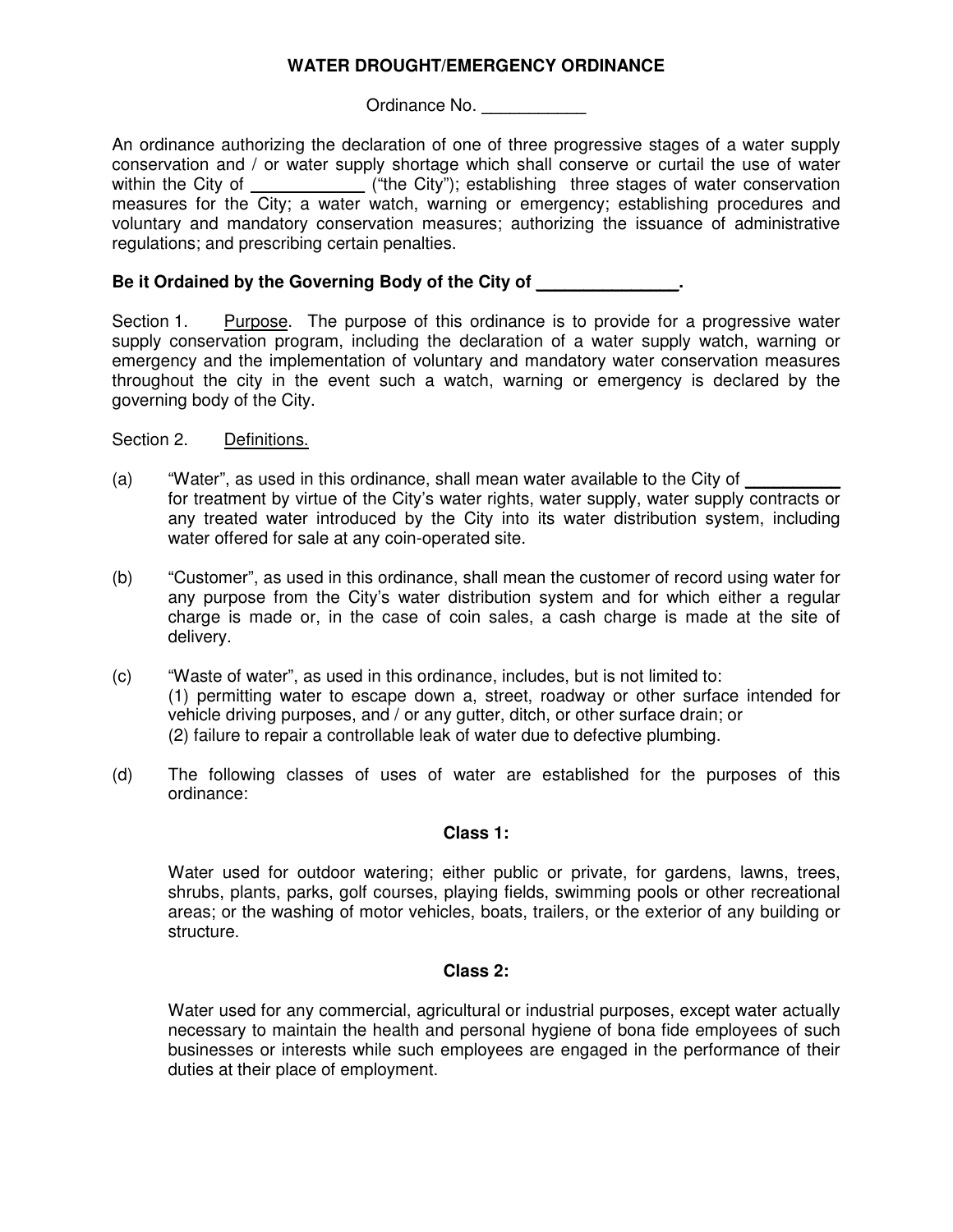## **Class 3:**

Domestic usage, other than that which would be included in either classes 1 or 2.

#### **Class 4:**

Water necessary only to sustain human life and the lives of domestic livestock pets and maintain standards of hygiene and sanitation.

Section 3. In the event that the governing body of the City or the City's designated official determines that the City's water supply may be in subject to a shortage in supply or the governing body of the City determines there is need for conservation of City's water resources for any reason, the City may begin the progressive three (3) stage water conservation program by declaring a water watch as described in section 3(a) or, in times of need and / or duress, the governing body of the City may choose to declare any section of the program described in section 3 in effect at any time:

(a) Stage 1: Declaration of Water Watch. Whenever the governing body of the City finds that conditions indicate that the probability of a drought or some other condition causing a major water supply shortage is rising, it shall be empowered to declare, by resolution, that a water watch exists and that it shall take steps to inform the public and ask for voluntary reductions in water use. Such a watch shall be deemed to continue until it is declared by resolution of the governing body to have ended. The resolutions declaring the existence and end of a water watch shall be effective upon their publication in the official city newspaper.

(b). Stage 2: Declaration of Water Warning. Whenever the governing body of the City finds that drought conditions or some other condition causing a major water supply shortage are present and supplies are starting to decline, it shall be empowered to declare by resolution that a water warning exists and that it will recommend restrictions on nonessential uses during the period of warning. Such a warning shall be deemed to continue until it is declared by resolution of the governing body to have ended. The resolutions declaring the beginning and ending of the water warning shall be effective upon their publication in the official city newspaper. Pursuant to the approval of the Chief Engineer, Division of Water Resources, Kansas Department of Agriculture, the recommended restrictions on nonessential uses may be extended to private wells within the City limits.

(c). Stage 3: Declaration of Water Emergency. Whenever the governing body of the City finds that an emergency exists by reason of a shortage of water supply needed for essential uses, it shall be empowered to declare by resolution that a water supply emergency exists and that it will impose mandatory restrictions on water use during the period of the emergency. Such an emergency shall be deemed to continue until it is declared by resolution of the governing body to have ended. The resolutions declaring the existence and end of a water supply emergency shall be effective upon their publication in the official city newspaper. Pursuant to the approval of the Chief Engineer, Division of Water Resources, Kansas Department of Agriculture, the mandatory restrictions on water use may be extended to private wells within the City limits.

Section 4. Voluntary Conservation Measures. Upon the declaration of a water watch or water warning as provided in Sections  $3(a)$  or  $3(b)$ , the mayor (or the city manager) is authorized to call on all water consumers to employ voluntary water conservation measures to limit or eliminate nonessential water uses including, but not limited to, limitations on the following uses:

(a) Class 1 uses of water.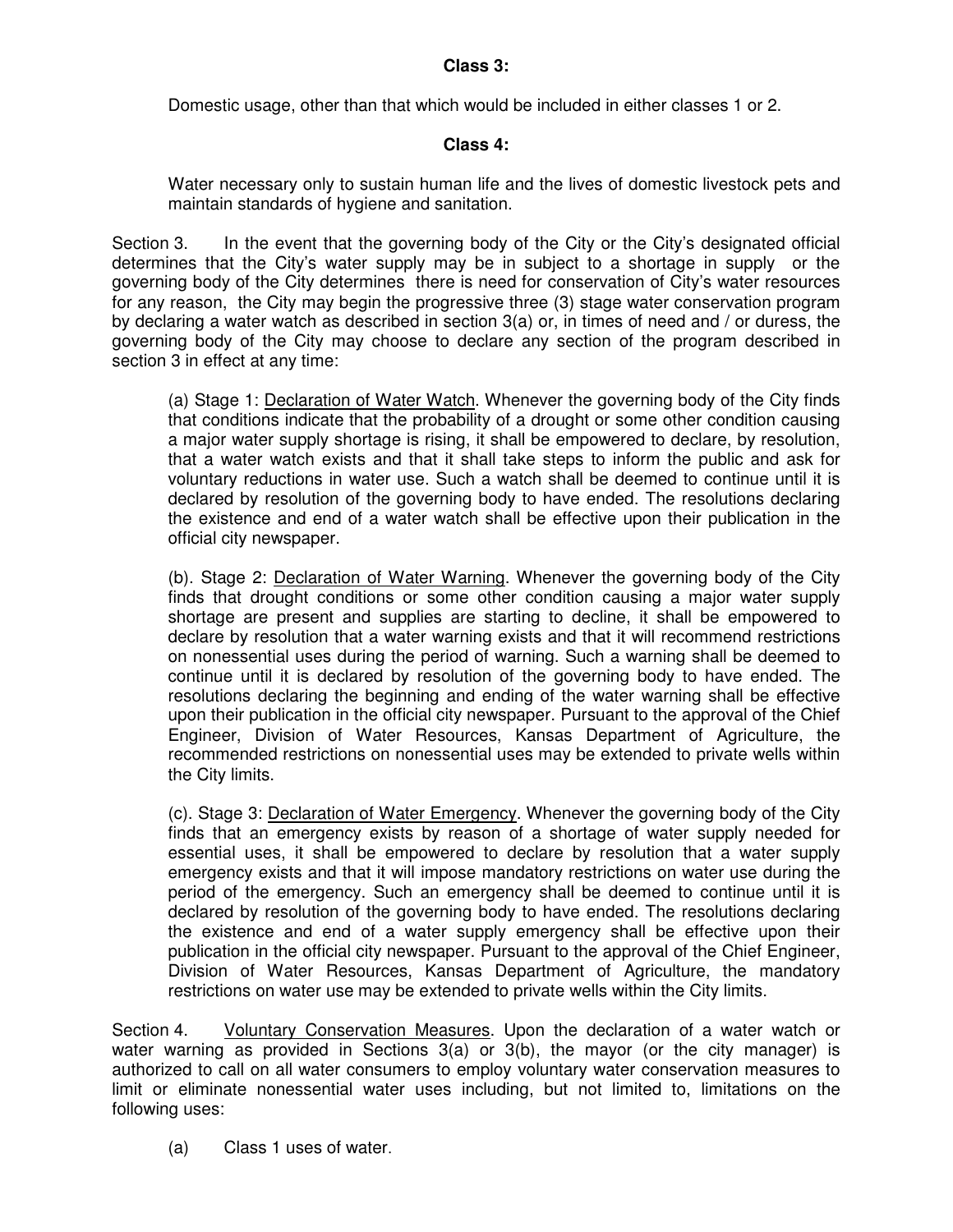(b) Waste of water.

Section 5. Mandatory Conservation Measures. Upon the declaration of a water supply emergency as provided in Section 3(c), the mayor (or the city manager or authorized city official) is also authorized to implement certain mandatory water conservation measures, including, but not limited to, the following conservation measures:

- (a) Suspension of new connections to the City's water distribution system, except connections of fire hydrants and those made pursuant to agreements entered into by the City prior to the effective date of the declaration of the emergency;
- (b) Restrictions on the uses of water in one or more classes of water use as described in section 2(d), wholly or in part;
- (c) Restrictions on the sales of water at coin-operated facilities or sites;<br>(d) The imposition of water rationing based on any reasonable formula
- The imposition of water rationing based on any reasonable formula including, but not limited to, the percentage of normal use and per capita or per consumer restrictions;
- (e) Complete or partial bans on the waste of water; and
- (f) Any combination of the measures in sections 5(a-e) as the governing body of the City or authorized city official may deem appropriate and / or necessary.

Section 6. Emergency Water Rates. Upon the declaration of a water supply emergency as provided in Section 3(c), the governing body of the City shall have the power to adopt emergency water rates by ordinance designed to conserve water supplies. Such emergency rates may provide for, but are not limited to:

- (a) Higher charges for increasing usage per unit of use (increasing block rates);
- (b) Uniform charges for water usage per unit of use (uniform unit rate); or
- (c) Extra charges in excess of a specified level of water use (excess demand surcharge).

Section 7. Regulations. During the effective period of any water supply emergency as provided for in Section 3(c), the mayor (or city manager or water superintendent or other authorized city official) is empowered to promulgate such regulations as may be necessary to carry out the provisions of this ordinance, any water supply emergency resolution, or emergency water rate ordinance. Such regulations shall be subject to the approval of the governing body at its next regular or special meeting.

- Section 8. Violations, Disconnections and Penalties.
	- (a) If the mayor, city manager, water superintendent, or other authorized city official or officials charged with implementation and enforcement of this ordinance or a water supply emergency resolution learn of any violation of any water use restrictions imposed pursuant to Sections 5 or 7 of this ordinance, a written notice of the violation shall be affixed to the property where the violation occurred and the customer of record and/ or any other person known to the City to be responsible for the violation and / or the correction of said violation shall be provided with either actual or mailed notice. Said notice shall describe the violation(s) and order that the noted violation(s) be corrected, cured or abated immediately or within such specified time as the City determines is reasonable for such correction, cure or abatement under the circumstances. In the event the order is not cured within the time period given in the notice, the City may terminate water service to the customer subject to the following procedures:
		- (1) The City shall give the customer notice by mail or actual notice that water service will be discontinued within a specified time due to the violation(s) and that the customer will have the opportunity to appeal the termination